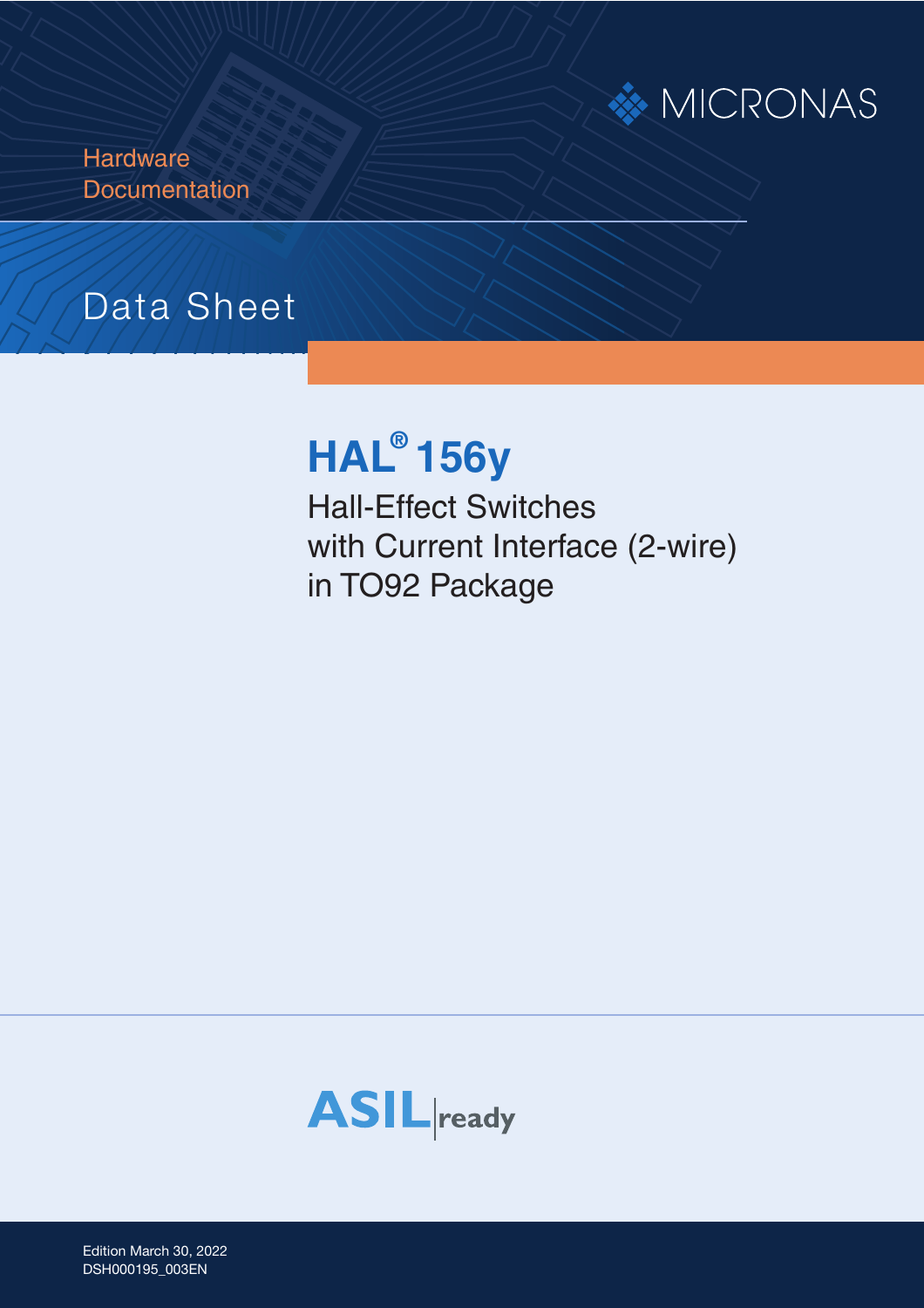## **Copyright, Warranty, and Limitation of Liability**

The information and data contained in this document are believed to be accurate and reliable. The software and proprietary information contained therein may be protected by copyright, patent, trademark and/or other intellectual property rights of TDK-Micronas. All rights not expressly granted remain reserved by TDK-Micronas.

TDK-Micronas assumes no liability for errors and gives no warranty representation or guarantee regarding the suitability of its products for any particular purpose due to these specifications.

By this publication, TDK-Micronas does not assume responsibility for patent infringements or other rights of third parties which may result from its use. Commercial conditions, product availability and delivery are exclusively subject to the respective order confirmation.

Any information and data which may be provided in the document can and do vary in different applications, and actual performance may vary over time.

All operating parameters must be validated for each customer application by customers' technical experts. Any mention of target applications for our products is made without a claim for fit for purpose as this has to be checked at system level.

Any new issue of this document invalidates previous issues. TDK-Micronas reserves the right to review this document and to make changes to the document's content at any time without obligation to notify any person or entity of such revision or changes. For further advice please contact us directly.

Do not use our products in life-supporting systems, military, aviation, or aerospace applications! Unless explicitly agreed to otherwise in writing between the parties, TDK-Micronas' products are not designed, intended or authorized for use as components in systems intended for surgical implants into the body, or other applications intended to support or sustain life, or for any other application in which the failure of the product could create a situation where personal injury or death could occur.

No part of this publication may be reproduced, photocopied, stored on a retrieval system or transmitted without the express written consent of TDK-Micronas.

#### **TDK-Micronas Trademarks**

– HAL

#### **Third-Party Trademarks**

All other brand and product names or company names may be trademarks of their respective companies.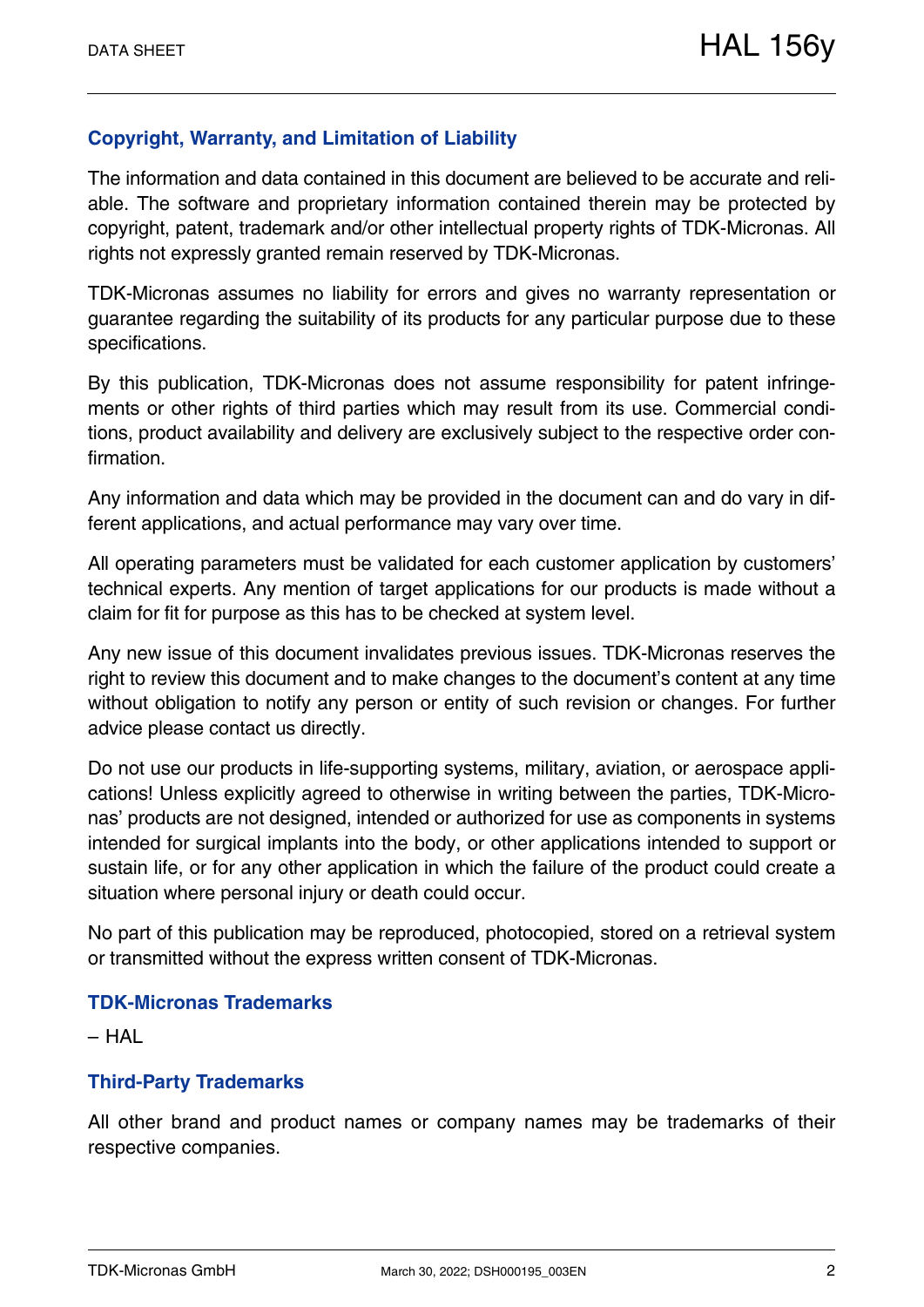#### **Contents**

| Page | <b>Section</b> | <b>Title</b>                                                             |
|------|----------------|--------------------------------------------------------------------------|
| 4    | 1.             | <b>Introduction</b>                                                      |
| 5    | 1.1.           | Features of HAL 156y                                                     |
| 6    | 2.             | <b>Ordering Information</b>                                              |
| 6    | 2.1.           | Device-Specific Ordering Codes                                           |
| 8    | 3.             | <b>Functional Description of HAL 156y</b>                                |
| 9    | 3.1.           | Functional Safety According to ISO 26262                                 |
| 9    | 3.1.1.         | <b>Diagnostic Features</b>                                               |
| 10   | 4.             | <b>Specifications</b>                                                    |
| 10   | 4.1.           | <b>Outline Dimensions</b>                                                |
| 14   | 4.2.           | Soldering, Welding and Assembly                                          |
| 14   | 4.3.           | Pin Connections (from Top Side, example HAL 1564) and Short Descriptions |
| 15   | 4.4.           | Dimension of Sensitive Area                                              |
| 15   | 4.5.           | <b>Absolute Maximum Ratings</b>                                          |
| 16   | 4.6.           | ESD and Latch-up                                                         |
| 16   | 4.7.           | Storage and Shelf Life                                                   |
| 16   | 4.8.           | <b>Recommended Operating Conditions</b>                                  |
| 17   | 4.9.           | <b>Electrical Characteristics</b>                                        |
| 19   | 4.10.          | HAL 1561 Magnetic Characteristics                                        |
| 21   | 4.11.          | HAL 1562 Magnetic Characteristics                                        |
| 23   | 4.12.          | HAL 1563 Magnetic Characteristics                                        |
| 25   | 4.13.          | HAL 1564 Magnetic Characteristics                                        |
| 27   | 4.14.          | HAL 1565 Magnetic Characteristics                                        |
| 29   | 4.15.          | HAL 1566 Magnetic Characteristics                                        |
| 31   | 5.             | <b>Application Notes</b>                                                 |
| 31   | 5.1.           | <b>Application Circuits</b>                                              |
| 32   | 5.1.1.         | ESD System Level Application Circuit (ISO10605-2008)                     |
| 33   | 5.2.           | <b>Ambient Temperature</b>                                               |
| 34   | 5.3.           | Start-Up Behavior                                                        |
| 34   | 5.4.           | <b>EMC and ESD</b>                                                       |
| 35   | 6.             | <b>Document History</b>                                                  |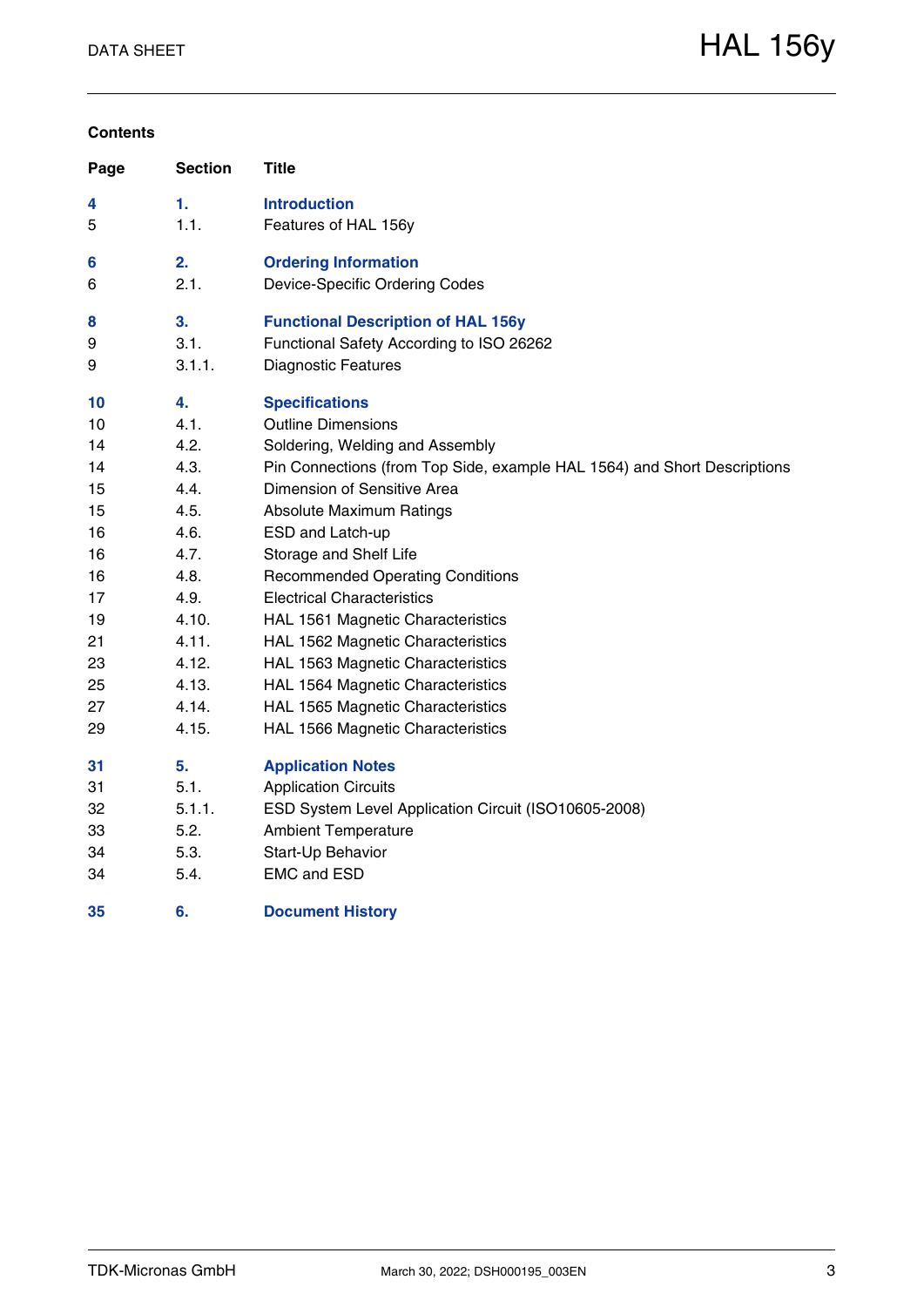#### **[Hall-Effect Switches with Current Interface \(2-wire\) in TO92 Package](#page--1-1)**

**Release Note: Revision bars indicate significant changes to the previous edition.**

## <span id="page-3-0"></span>**1. Introduction**

The HAL 156y Hall-switch family members produced in CMOS technology as 2-wire devices with current interface include a temperature-compensated Hall plate with active offset compensation, a comparator, and a current source.

The comparator compares the actual magnetic flux through the Hall plate (Hall voltage) with the fixed reference values (switching points). Accordingly the current source is switched on or off.

The active offset compensation leads to constant magnetic characteristics over supply voltage and temperature range. In addition, the magnetic parameters are robust against mechanical stress effects.

The sensors are designed for industrial and automotive applications and operate with supply voltages from 3 V to 24 V in the junction temperature range from  $-40$  °C up to 170 °C.

HAL 156y is available in TO92UA leaded package.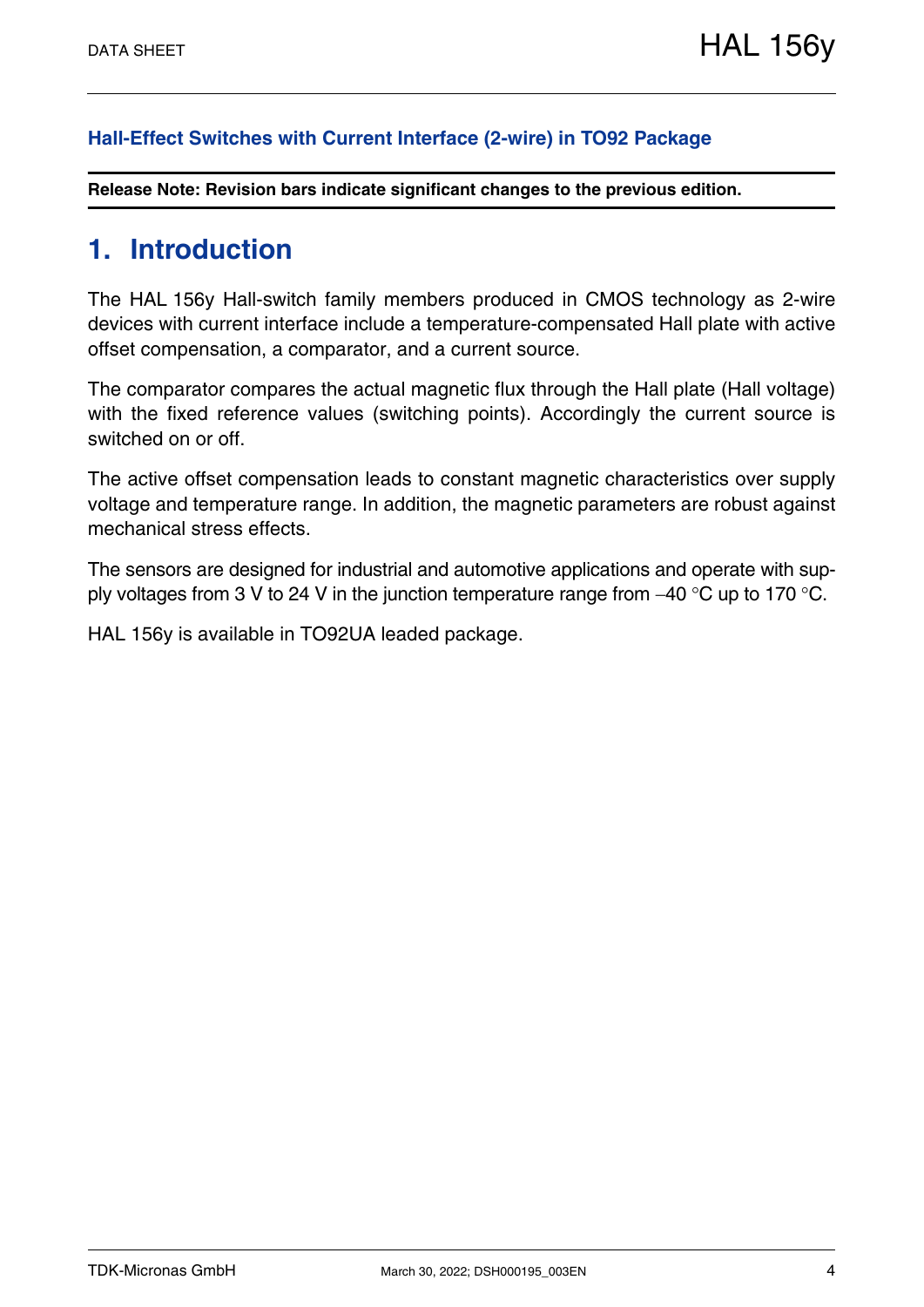## <span id="page-4-0"></span>**1.1. Features of HAL 156y**

- TO92UA leaded package
- ISO 26262 compliant as ASIL B ready device
	- Current interface
	- Operates from 3 V to 24 V supply voltage
	- Overvoltage protection capability up to 40 V
	- $-$  Reverse-voltage protected VSUP-pin  $(-18 V)$
	- High ESD performance up to  $\pm 8$  kV (HBM)
	- Thermal shutdown
	- Sample frequency of 500 kHz, 2 µs output refresh time
	- Operates with static and dynamic magnetic fields up to 12 kHz
	- High resistance to mechanical stress by active offset compensation
	- Constant switching points over a wide supply voltage and temperature range
	- Wide junction temperature range from  $-40$  °C to 170 °C
	- Built-in temperature coefficient
	- Optimized for applications in extreme automotive and industrial environments
	- Qualified according to AEC-Q100 test standard for automotive electronics industry to provide high-quality performance
	- Robust EMC performance, corresponding to different standards, such as ISO 7637, ISO 16750, IEC 61967, ISO 11452, and ISO 62132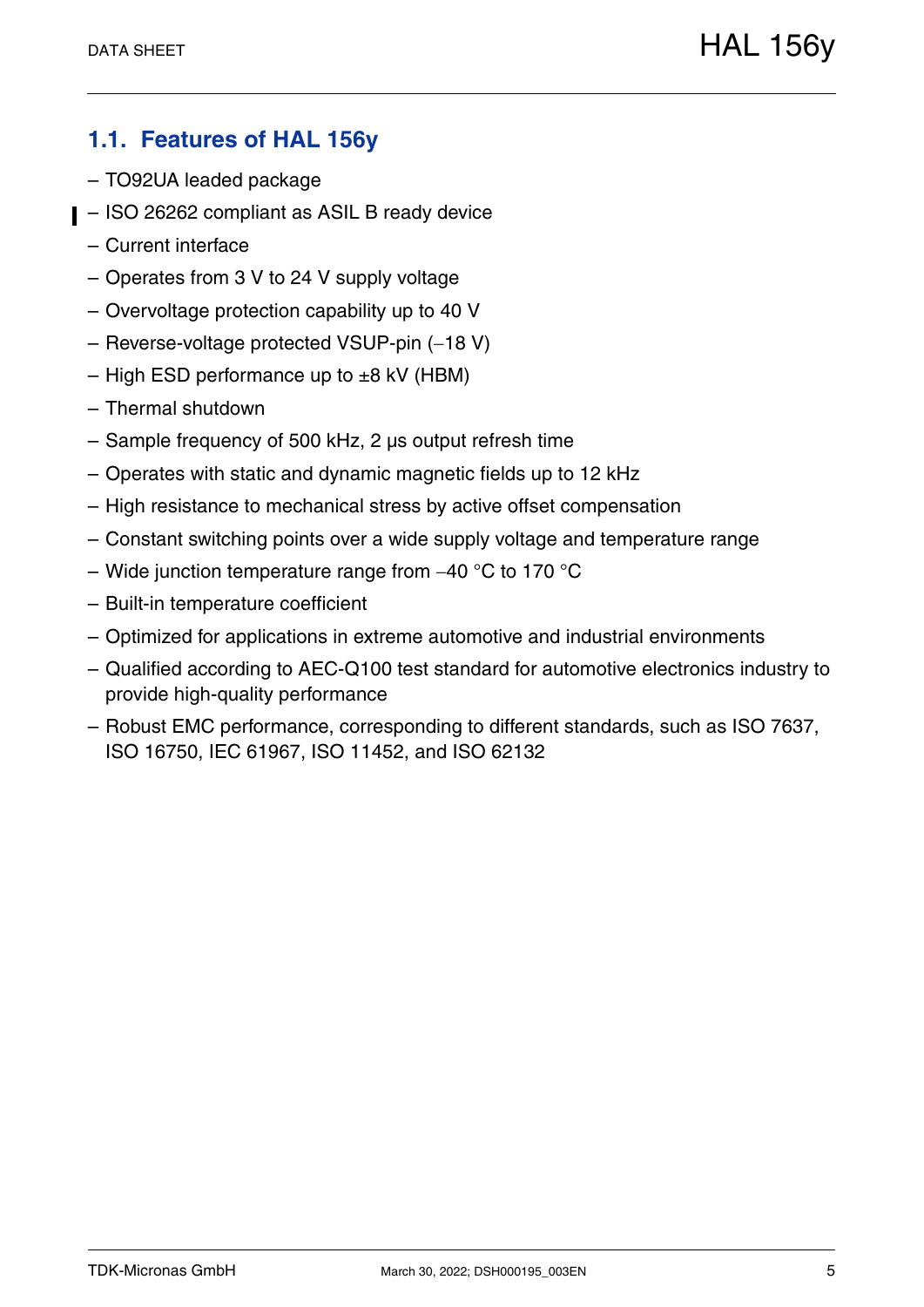# <span id="page-5-0"></span>**2. Ordering Information**

A Micronas device is available in a variety of delivery forms. They are distinguished by a specific ordering code:



#### **Fig. 2–1:** Ordering Code Principle

For a detailed information, please refer to the brochure: "Sensors and Controllers: Ordering Codes, Packaging, Handling".

## <span id="page-5-1"></span>**2.1. Device-Specific Ordering Codes**

HAL 156y is available in the following package and temperature range.

**Table 2–1:** Available packages

| Package Code (PA) | <b>Package Type</b> |
|-------------------|---------------------|
| 'JA               | TO92UA              |

**Table 2–2:** Available temperature ranges

| <b>Temperature Code (T)</b> | <b>Temperature Range</b>          |  |  |  |
|-----------------------------|-----------------------------------|--|--|--|
|                             | T <sub>J</sub> = -40 °C to 170 °C |  |  |  |

The relationship between ambient temperature  $(T_A)$  and junction temperature  $(T_J)$  is explained in **[Section 5.2. on page 33](#page-32-1).**

For available variants for Configuration (C), Packaging (P), Quantity (Q) and Special Procedure (SP) please contact TDK-Micronas.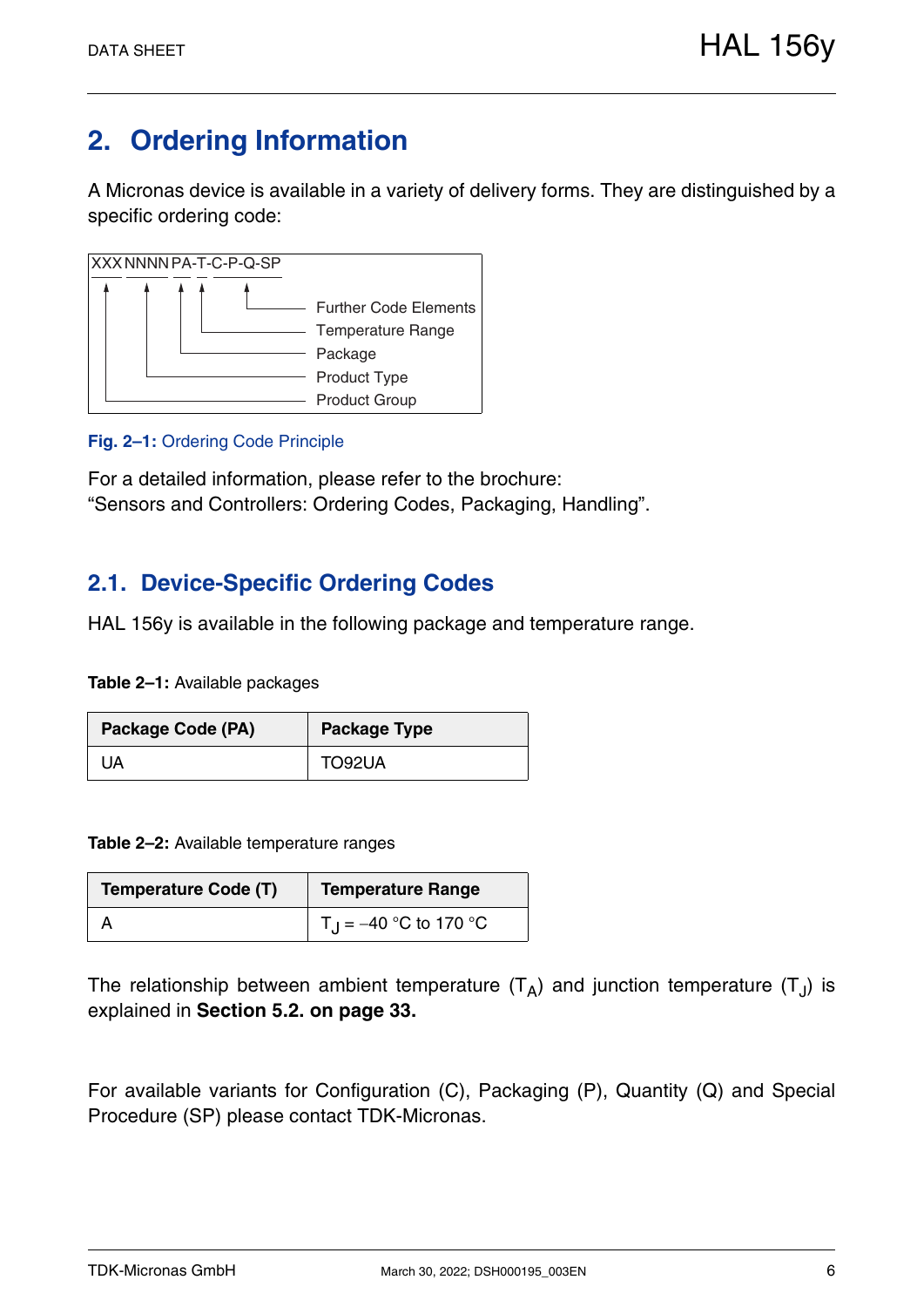**Table 2–3:** Available ordering codes

| <b>Available Ordering Codes</b> |
|---------------------------------|
| HAL1561UA-A-[C-P-Q-SP]          |
| HAL1562UA-A-[C-P-Q-SP]          |
| HAL1563UA-A-[C-P-Q-SP]          |
| HAL1564UA-A-[C-P-Q-SP]          |
| HAL1565UA-A-[C-P-Q-SP]          |
| HAL1566UA-A-[C-P-Q-SP]          |
|                                 |

This data sheet is valid for HAL 156y derivatives with the product specific marking "3", as shown in the example below.

**Table 2–4:** Example for Product Marking

| <b>Package Top Surface Marking</b>          | <b>Package Bottom Surface Marking</b> |
|---------------------------------------------|---------------------------------------|
| 1564A<br>3<br>0001                          |                                       |
| 1564<br><b>Product Type</b><br>$\equiv$     | No Marking                            |
| <b>Temperature Range</b><br>A<br>$=$        |                                       |
| 0001<br>Date Code<br>$=$                    |                                       |
| <b>Product Specific Marking</b><br>3<br>$=$ |                                       |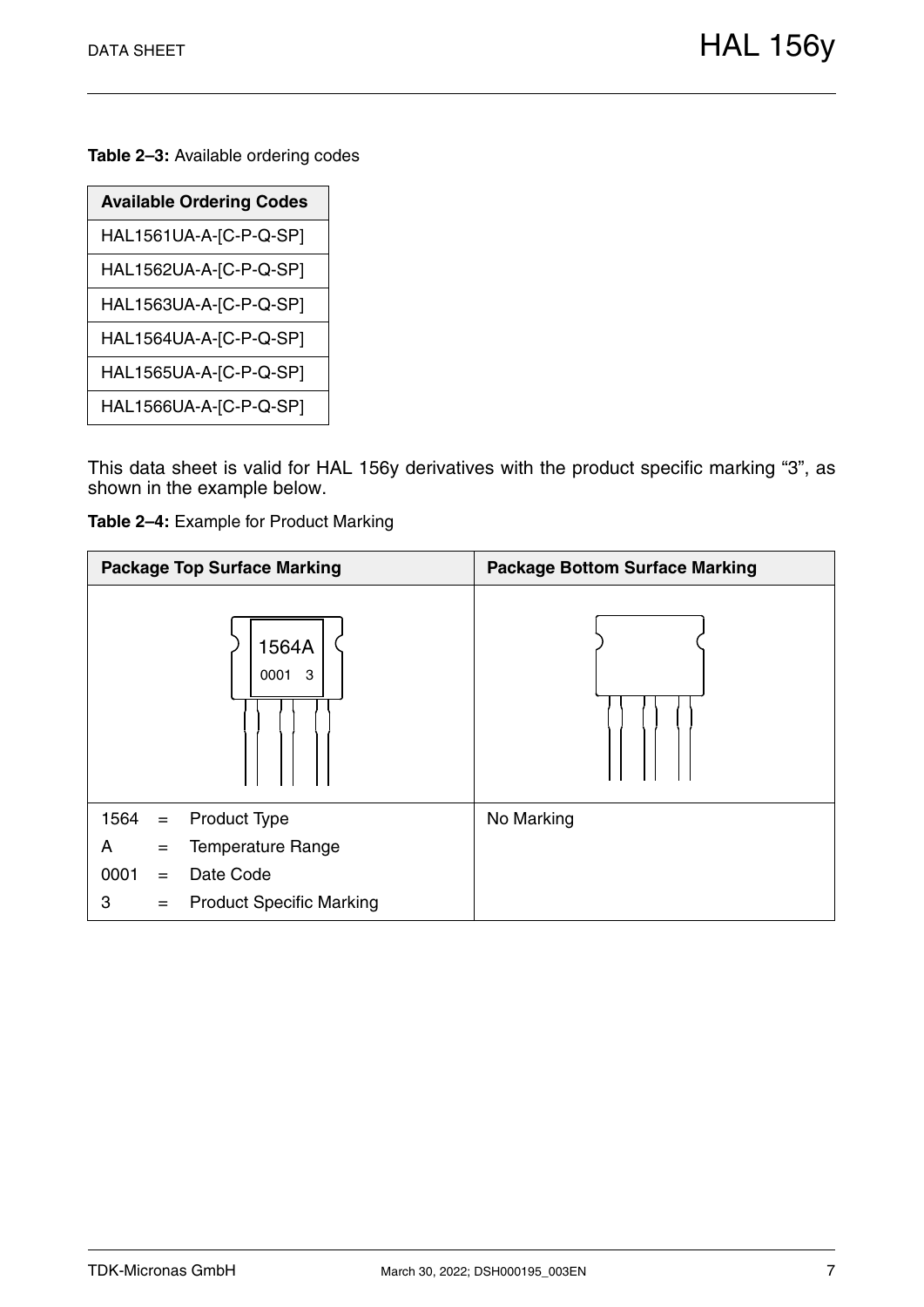## <span id="page-7-0"></span>**3. Functional Description of HAL 156y**

The HAL 156y sensors are monolithic integrated circuits which switch in response to magnetic fields. If a magnetic field with flux lines perpendicular to the sensitive area is applied to the sensor, the biased Hall plate forces a Hall voltage proportional to this field. The Hall voltage is compared with the actual threshold level in the comparator. If the magnetic field exceeds the threshold levels, the current source is switched to the appropriate state.

The built-in hysteresis eliminates oscillation and provides switching behavior without bouncing.

Offsets caused by mechanical stress are compensated by using the "switching offset compensation technique".

A diode on the supply line is not required thanks to the built-in reverse voltage protection.

The current source is forced to a safe, error current level  $(I_{\text{SI},\text{IP}})$ , in any of the following fault conditions: overtemperature and functional safety related diagnoses [\(see Section 3.1.\)](#page-8-0).

The device is able to withstand a maximum supply voltage of 24 V over lifetime and features overvoltage capability (40 V load dump).



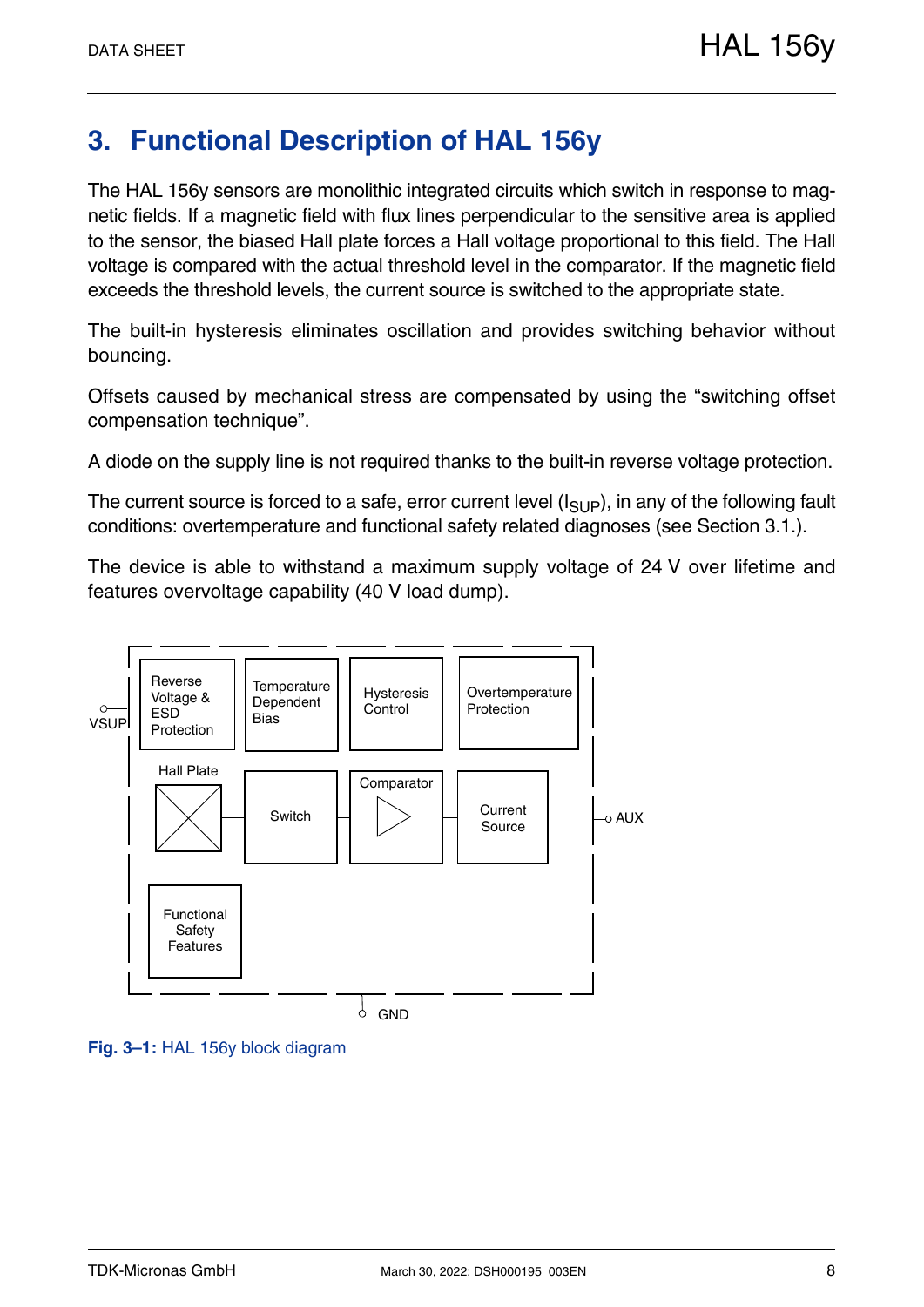## <span id="page-8-0"></span>**3.1. Functional Safety According to ISO 26262**

The HAL 156y is ISO 26262 compliant as an ASIL B ready device.

Magnetic and switching performance is defined as hardware safety requirement.

The safe state is defined as error current level and is specified in [Section 4.9. on page 17](#page-16-1).

#### <span id="page-8-1"></span>**3.1.1. Diagnostic Features**

Internal states are monitored and in an error condition flagged as error current:

- Internal voltage regulator: overvoltage detection
- Monitoring of internal bias and current levels
- Monitoring of the internal reference voltage
- Monitoring of the Hall plate voltage

**Note** For further documentation regarding functional safety please contact TDK-Micronas.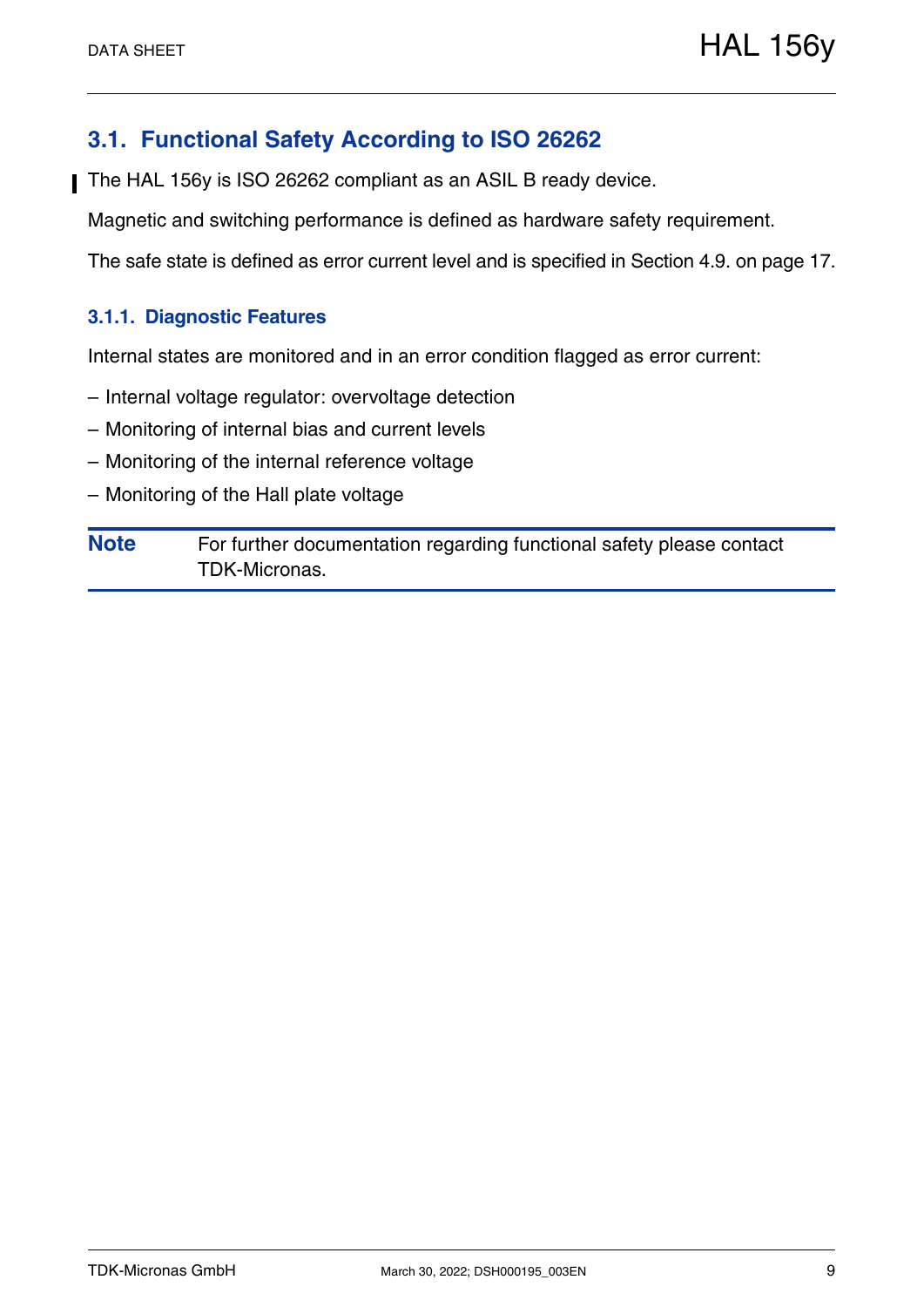# <span id="page-9-0"></span>**4. Specifications**

## <span id="page-9-1"></span>**4.1. Outline Dimensions**



#### **Fig. 4–1:**

**TO92UA-2**: Plastic Transistor Standard UA package, 3 leads, non-spread Weight approximately 0.106 g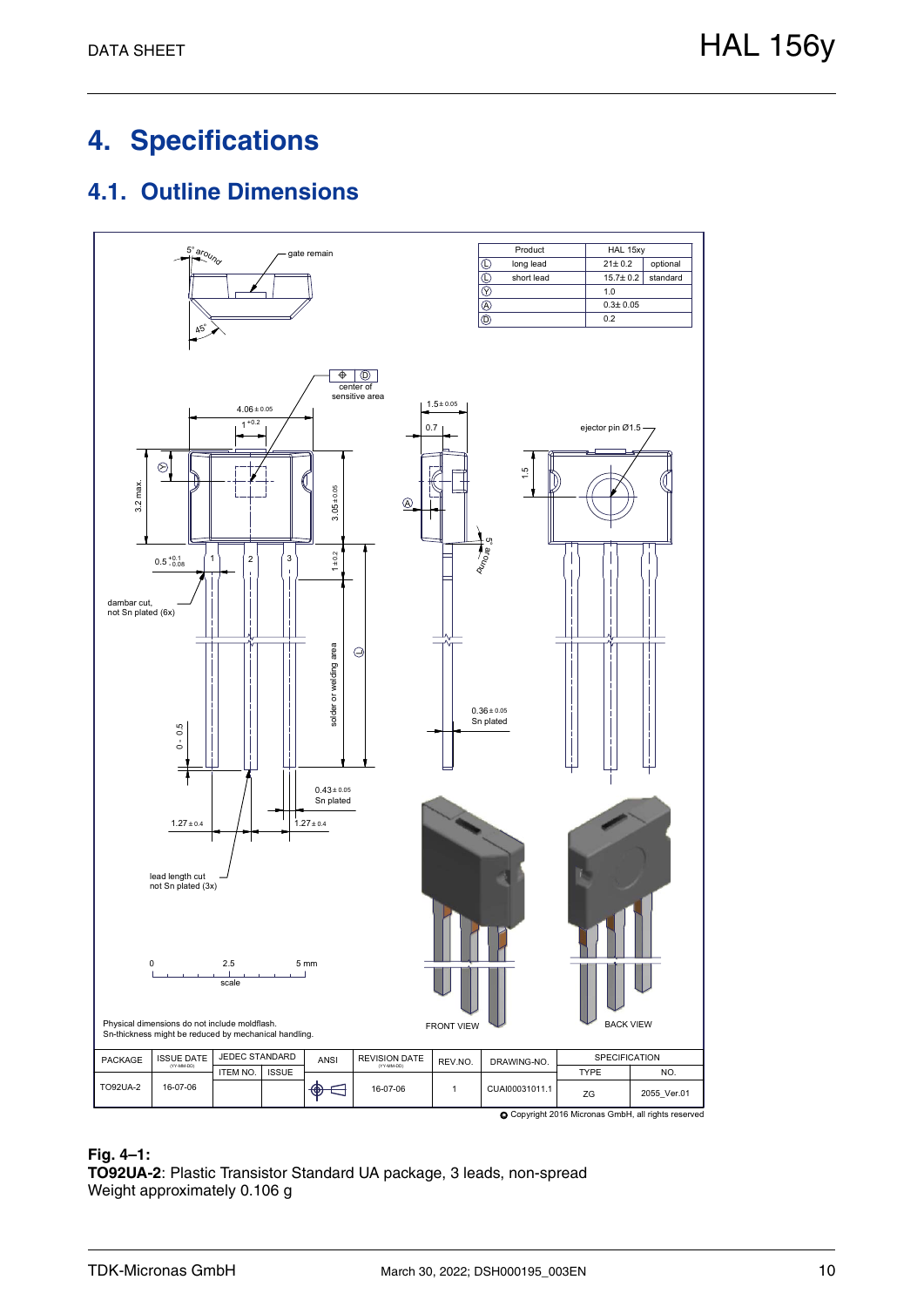

#### **Fig. 4–2: TO92UA/UT**: Dimensions ammopack inline, non-spread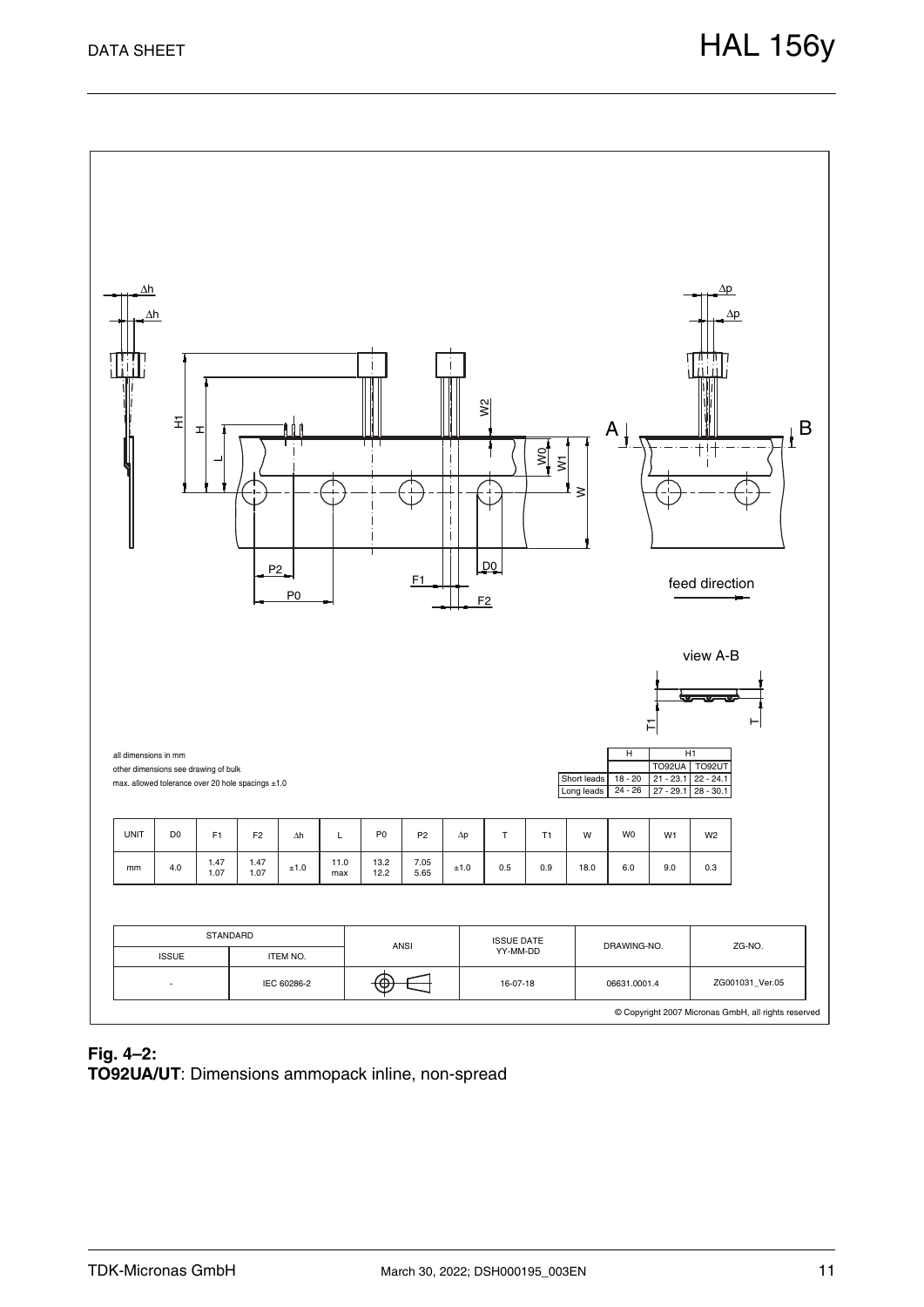

#### **Fig. 4–3:**

**TO92UA-1**: Plastic Transistor Standard UA package, 3 leads, spread Weight approximately 0.106 g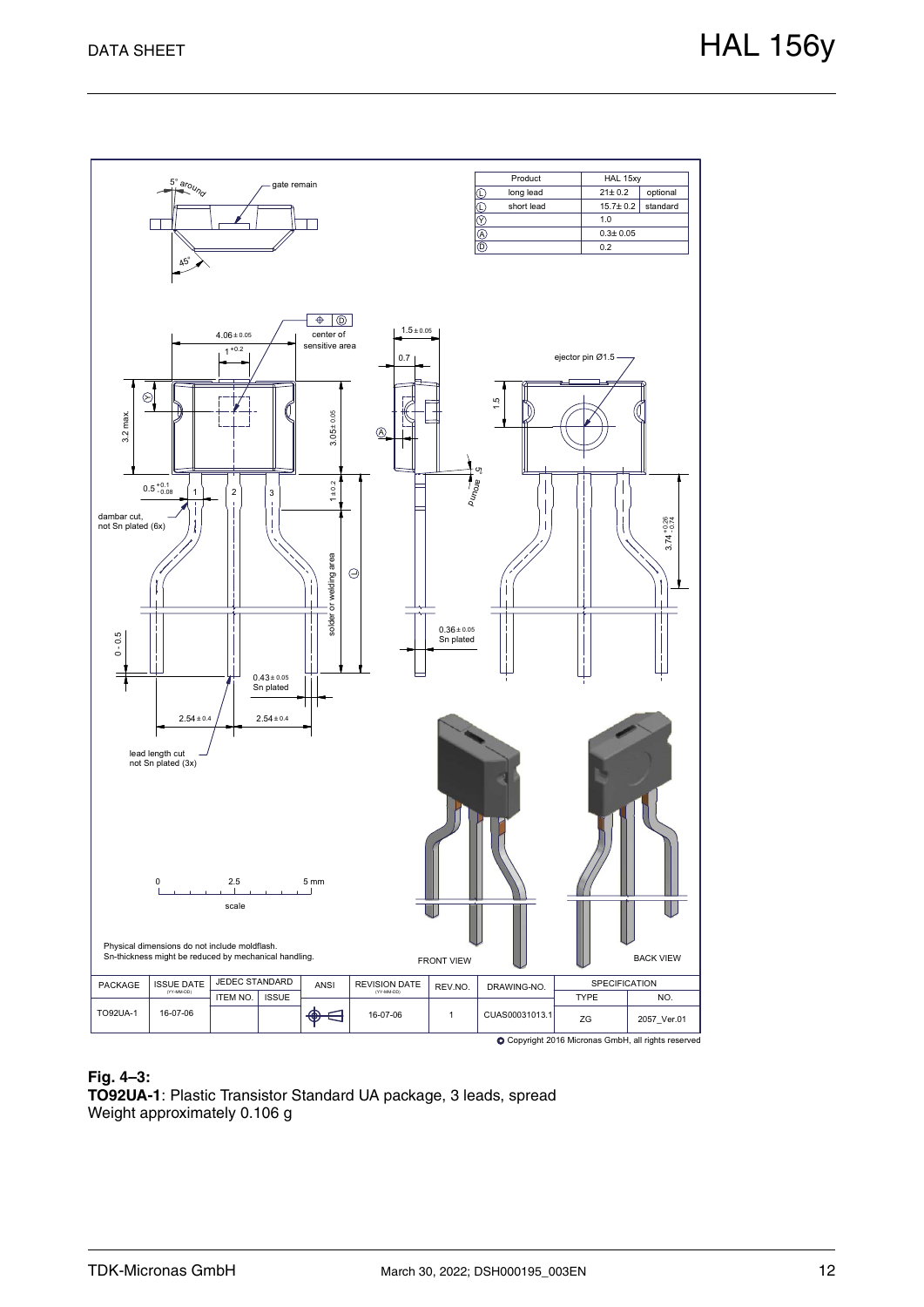

#### **Fig. 4–4: TO92UA/UT**: Dimensions ammopack inline, spread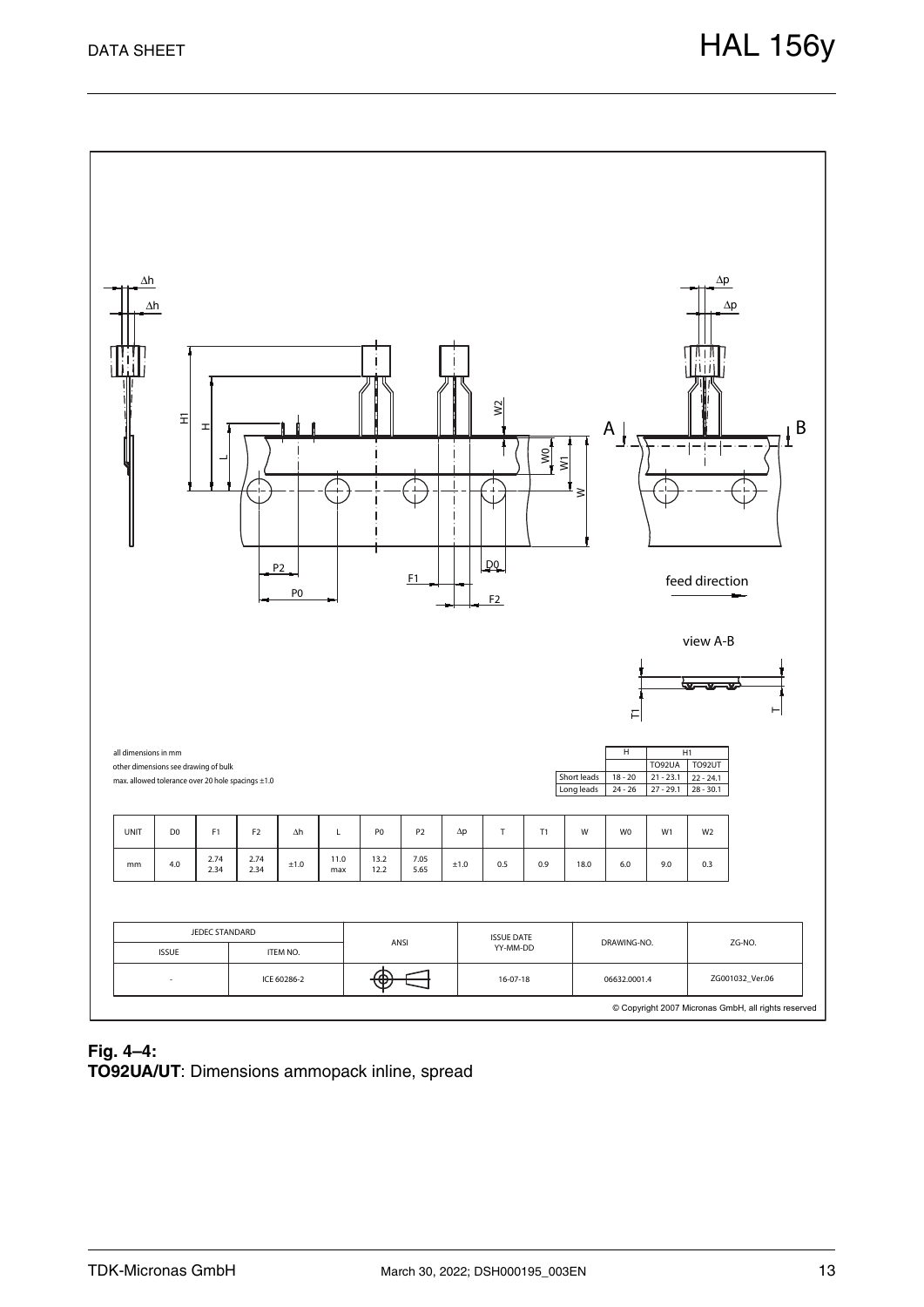## <span id="page-13-0"></span>**4.2. Soldering, Welding and Assembly**

Information related to solderability, welding, assembly, and second-level packaging is included in the document "Guidelines for the Assembly of Micronas Packages". It is available on the TDK-Micronas website [\(http://www.micronas.com/en/service-center/](http://www.micronas.com/en/service-center/downloads) [downloads](http://www.micronas.com/en/service-center/downloads)) or on the service portal [\(http://service.micronas.com\)](http://service.micronas.com).

## <span id="page-13-1"></span>**4.3. Pin Connections (from Top Side, example HAL 1564) and Short Descriptions**





**Fig. 4–5:** Pin configuration

**Table 4–1:** Pin assignment.

| Pin number                          | <b>Name</b>      | <b>Function</b>     |  |  |  |  |  |
|-------------------------------------|------------------|---------------------|--|--|--|--|--|
|                                     | <b>VSUP</b>      | Supply and output   |  |  |  |  |  |
| ႒                                   | <b>GND</b>       | Ground              |  |  |  |  |  |
| З                                   | AUX <sup>1</sup> | Functional test pin |  |  |  |  |  |
| connection to ground is recommended |                  |                     |  |  |  |  |  |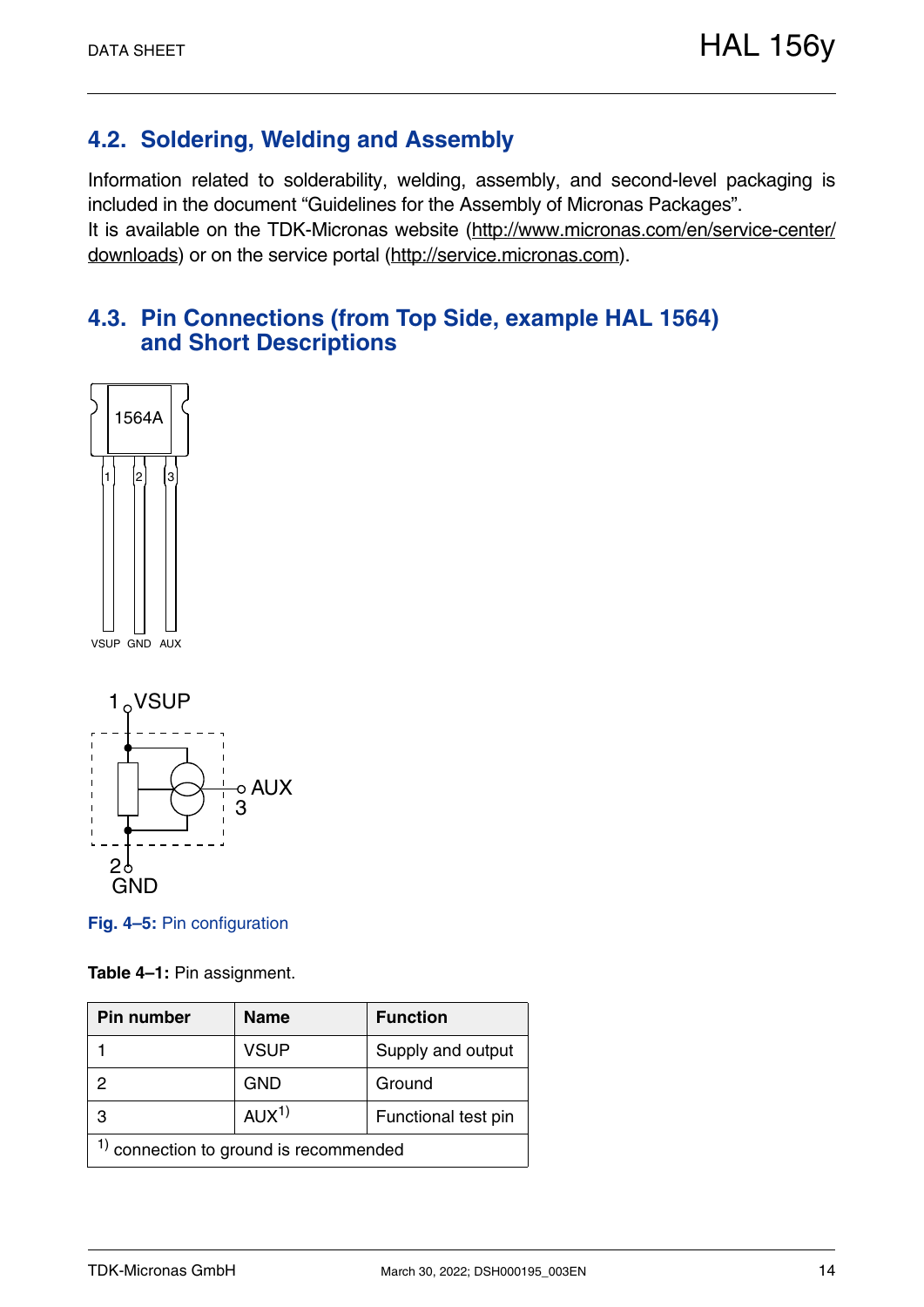## <span id="page-14-0"></span>**4.4. Dimension of Sensitive Area**

| <b>Parameter</b>            | Min. | Typ.             | Max. | Unit            |
|-----------------------------|------|------------------|------|-----------------|
| Dimension of sensitive area |      | $100 \times 100$ |      | um <sup>2</sup> |

## <span id="page-14-1"></span>**4.5. Absolute Maximum Ratings**

Stresses beyond those listed in the "Absolute Maximum Ratings" may cause permanent damage to the device. This is a stress rating only. Functional operation of the device at these conditions is not implied. Exposure to absolute maximum rating conditions for extended periods will affect device reliability.

This device contains circuitry to protect the inputs and outputs against damage due to high static voltages or electric fields; however, it is advised that normal precautions must be taken to avoid application of any voltage higher than absolute maximum-rated voltages to this circuit.

All voltages listed are referenced to ground (GND).

| <b>Symbol</b>                  | <b>Parameter</b>                                     | <b>Pin No</b> | Min.  | Max. | <b>Unit</b>     | <b>Conditions</b>                                                                                            |
|--------------------------------|------------------------------------------------------|---------------|-------|------|-----------------|--------------------------------------------------------------------------------------------------------------|
| $T_{\rm J}$                    | Junction temperature<br>range A                      |               | $-40$ | 190  | $^{\circ}C$     | $t < 96 h^{1}$                                                                                               |
| ${\mathsf T}_{\text{storage}}$ | Transportation/<br>Short-Term Storage<br>Temperature |               | $-55$ | 150  | $\rm ^{\circ}C$ | Device only without pack-<br>ing material.                                                                   |
| $V_{SUP}$                      | Supply voltage                                       | 1             | $-18$ | 28   | $\vee$          | $t < 96 h^{1}$                                                                                               |
|                                |                                                      |               |       | 32   | $\vee$          | $t < 5$ min <sup>1)</sup>                                                                                    |
|                                |                                                      |               |       | 40   | $\vee$          | $t < 10 \times 400$ ms "Load-<br>Dump <sup>"1)</sup> with series<br>resistor R <sub>V</sub> > 100 $\Omega$ . |
|                                | $1$ No cumulative stress                             |               |       |      |                 |                                                                                                              |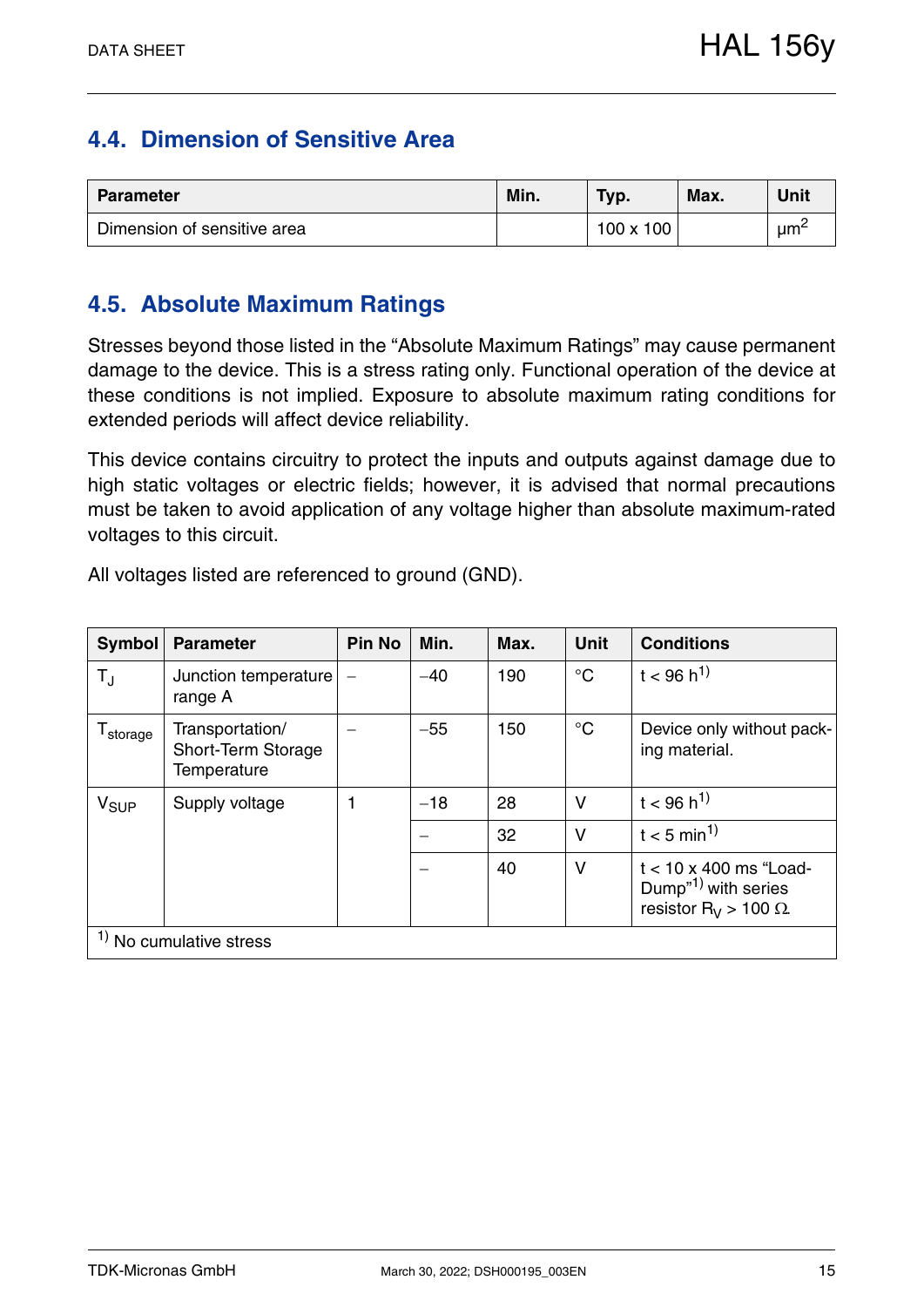## <span id="page-15-0"></span>**4.6. ESD and Latch-up**

| <b>Symbol</b>                                                                                                                                                                                                | <b>Parameter</b>                                                                                                  | Min.   | Max. | <b>Unit</b> |  |  |  |  |
|--------------------------------------------------------------------------------------------------------------------------------------------------------------------------------------------------------------|-------------------------------------------------------------------------------------------------------------------|--------|------|-------------|--|--|--|--|
| <b>I</b> latch                                                                                                                                                                                               | Maximum latch-up free current at any pin<br>(measurement according to AEC Q100-004), class 1                      | $-100$ | 100  | mA          |  |  |  |  |
| $V_{HBM}$ <sup>1)</sup>                                                                                                                                                                                      | Human body model (according to AEC Q100-002)                                                                      | $-8$   | 8    | kV          |  |  |  |  |
| $V_{HBM}$ <sup>2)</sup>                                                                                                                                                                                      | Human body model (according to AEC Q100-002)                                                                      | $-6$   | 6    | kV          |  |  |  |  |
| V <sub>CDM</sub>                                                                                                                                                                                             | Charged device model (according to AEC Q100-011)                                                                  | $-1$   | 1    | kV          |  |  |  |  |
| VSYSTEM_LEVEL                                                                                                                                                                                                | Unpowered Gun Test (150 pF/330 $\Omega$ or 330 pF/2 k $\Omega$ )<br>according to ISO 10605-2008 <sup>1)3)4)</sup> | $-15$  | 15   | kV          |  |  |  |  |
| <sup>1)</sup> VSUP-pin and GND-pin<br>$^{2)}$ AUX-pin<br><sup>3)</sup> Only valid with ESD System Level Application Circuit (see Fig. 5-2 on page 32)<br><sup>4)</sup> Based on 3-wire HAL 15xy test results |                                                                                                                   |        |      |             |  |  |  |  |

# <span id="page-15-1"></span>**4.7. Storage and Shelf Life**

Information related to storage conditions of Micronas sensors is included in the document "Guidelines for the Assembly of Micronas Packages". It gives recommendations linked to moisture sensitivity level and long-term storage.

It is available on the TDK-Micronas website [\(http://www.micronas.com/en/service-center/](http://www.micronas.com/en/service-center/downloads) [downloads](http://www.micronas.com/en/service-center/downloads)) or on the service portal [\(http://service.micronas.com\)](http://service.micronas.com).

## <span id="page-15-2"></span>**4.8. Recommended Operating Conditions**

Functional operation of the device beyond those indicated in the "Recommended Operating Conditions" of this specification is not implied, may result in unpredictable behavior of the device, and may reduce reliability and lifetime.

**Symbol Parameter Pin No. Min. Typ. Max. Unit Conditions**  $V_{SIIP}$  Supply voltage  $\begin{vmatrix} 1 & 3 & | & -1 \end{vmatrix}$  24 | V  $T_J$  Junction temperature  $\begin{vmatrix} -40 \end{vmatrix}$  -40  $\begin{vmatrix} -170 \end{vmatrix}$  170  $\begin{vmatrix} 170 \end{vmatrix}$ 150 125  $^{\circ}$ C  $|$  t < 1000 h<sup>2)</sup> t < 2500 h<sup>2)</sup>  $t < 8000 h^{2}$ <sup>1)</sup> Depends on the temperature profile of the application. Please contact TDK-Micronas for life time calculations. 2) No cumulative stress

All voltages listed are referenced to ground (GND).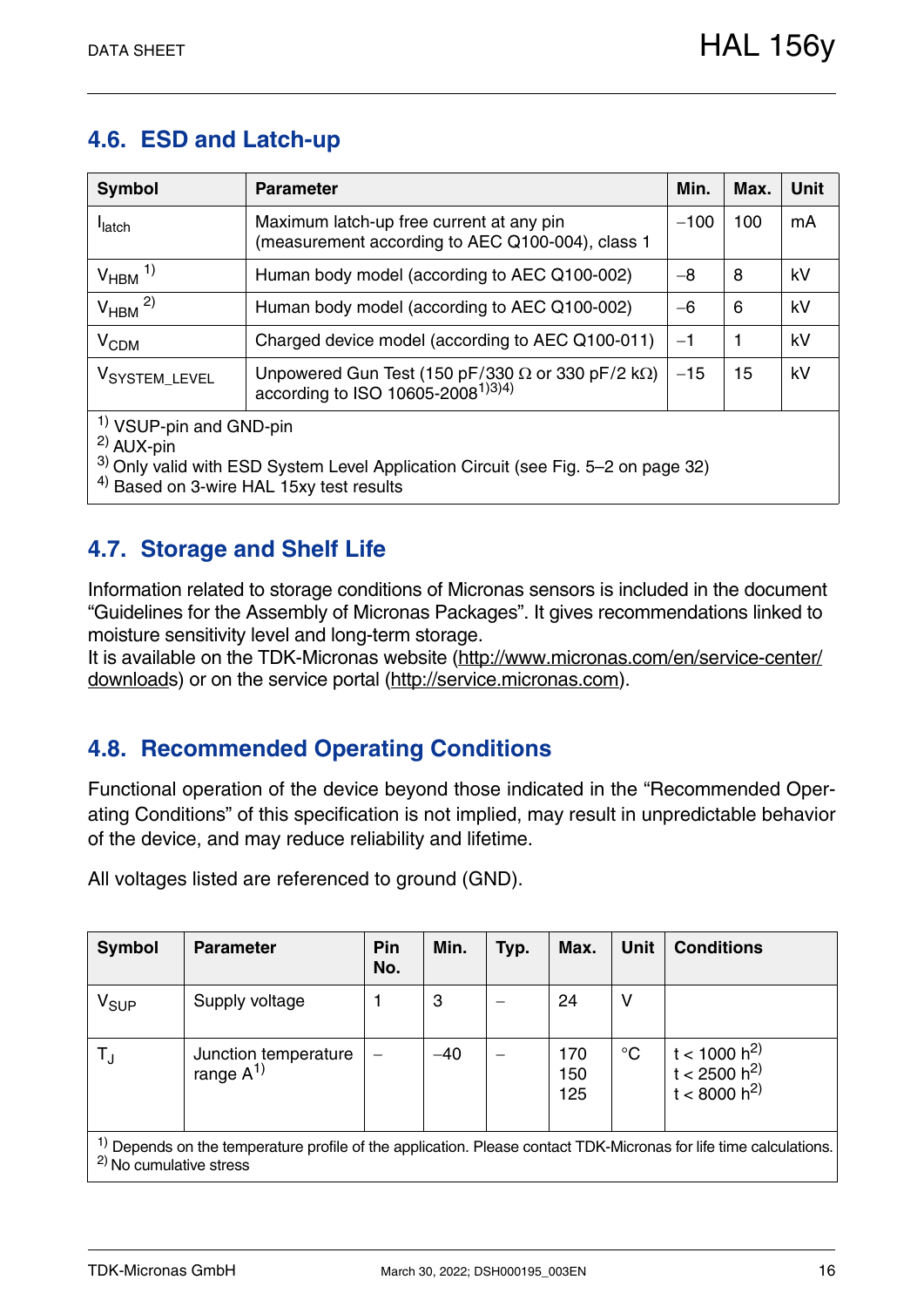## <span id="page-16-1"></span><span id="page-16-0"></span>**4.9. Electrical Characteristics**

at  $T_J = -40$  °C to 170 °C,  $V_{SUP} = 3.0$  V to 24.0 V,

at Recommended Operating Conditions if not otherwise specified in the column "Conditions". Typical Characteristics for  $T_J = 25$  °C and  $V_{\text{SUP}} = 12.0$  V

| <b>Symbol</b>             | <b>Parameter</b>                                                                                    | Pin<br>No.   | Min. | Typ.                     | Max.           | Unit    | <b>Conditions</b>                                                                                    |  |  |
|---------------------------|-----------------------------------------------------------------------------------------------------|--------------|------|--------------------------|----------------|---------|------------------------------------------------------------------------------------------------------|--|--|
| <b>Supply</b>             |                                                                                                     |              |      |                          |                |         |                                                                                                      |  |  |
| $V_{UV}$                  | Undervoltage threshold   1                                                                          |              | 2.0  | $\equiv$                 | 3.0            | $\vee$  |                                                                                                      |  |  |
| <b>I</b> SUPIO            | Low supply current 1                                                                                | $\mathbf{1}$ | 2.5  |                          | 5              | mA      | valid for:<br>HAL 1564 and HAL 1565                                                                  |  |  |
| <b>I</b> SUPIO            | Low supply current 2                                                                                | $\mathbf{1}$ | 5    | $\overline{\phantom{m}}$ | $\overline{7}$ | mA      | valid for:<br>HAL 1561, HAL 1562,<br>HAL 1563, and<br><b>HAL 1566</b>                                |  |  |
| $I_{SUP}$                 | Error current                                                                                       | $\mathbf{1}$ | 0.8  |                          | 1.9            | mA      | valid for:<br>HAL 1564 and HAL 1565                                                                  |  |  |
|                           |                                                                                                     |              | 0.8  | $\overline{\phantom{0}}$ | 2.2            | mA      | valid for:<br>HAL 1561, HAL 1562,<br>HAL 1563, and<br><b>HAL 1566</b>                                |  |  |
| <b>I</b> <sub>SUPhi</sub> | High supply current                                                                                 | $\mathbf{1}$ | 12   | $\overline{\phantom{0}}$ | 17             | mA      |                                                                                                      |  |  |
| <b>I</b> SUPR             | Reverse current                                                                                     | 1            |      |                          | 0.6            | mA      | for $V_{\text{SUP}} = -18$ V                                                                         |  |  |
| <b>Port Output</b>        |                                                                                                     |              |      |                          |                |         |                                                                                                      |  |  |
| <b>B</b> <sub>noise</sub> | Effective noise of mag-<br>netic switching points<br>$(RMS)^{2)}$                                   |              |      | 72                       |                | μT      | For square wave signal<br>with 12 kHz                                                                |  |  |
| $t_{j}$                   | Output jitter (RMS) <sup>1)</sup>                                                                   |              |      | ±0.58                    | ±0.72          | μs      | For square wave signal<br>with 1 kHz. Jitter is<br>evenly distributed<br>between $-1$ µs and $+1$ µs |  |  |
| $t_{d}$                   | Delay time <sup>2)3)</sup>                                                                          |              |      | 16                       | 21             | $\mu s$ |                                                                                                      |  |  |
| t <sub>samp</sub>         | Output refresh period <sup>2)</sup>                                                                 |              | 1.6  | 2.2                      | 3.0            | μs      |                                                                                                      |  |  |
| $t_{en}$                  | Enable time of output<br>after exceeding of V <sub>UV</sub>                                         |              | 20   | 50                       | 60             | μs      | $V_{SUP} = 12 V$<br>$B > B_{on} + 2 mT$ or<br>$B < B_{off} - 2 mT$                                   |  |  |
|                           | <sup>1)</sup> Characterized on small sample size, not tested.<br><sup>2)</sup> Guaranteed by design |              |      |                          |                |         |                                                                                                      |  |  |

 $^{3)}$  Systematic delay between magnetic threshold reached and output switching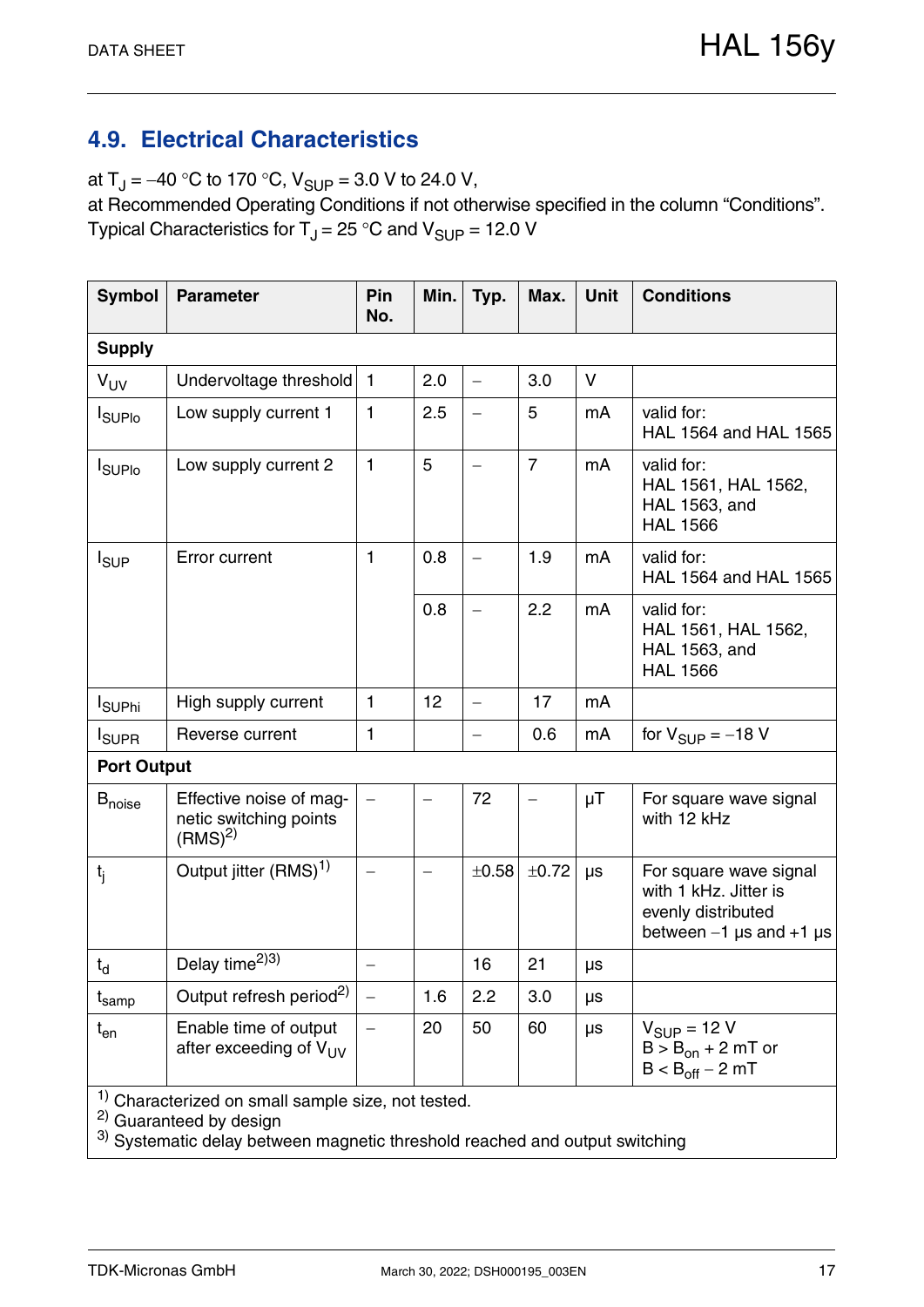| <b>Symbol</b> | <b>Parameter</b>                              | Pin<br>No. | Min. | Typ. | Max. | <b>Unit</b> | <b>Conditions</b>               |
|---------------|-----------------------------------------------|------------|------|------|------|-------------|---------------------------------|
| Package       |                                               |            |      |      |      |             |                                 |
| $R_{thja}$    | <b>Thermal Resistance</b><br>junction to air  |            |      |      | 234  | K/W         | Determined with a 1s0p<br>board |
|               |                                               |            |      |      | 180  | K/W         | Determined with a 1s1p<br>board |
|               |                                               |            |      |      | 159  | K/W         | Determined with a 2s2p<br>board |
| $R_{thic}$    | <b>Thermal Resistance</b><br>junction to case |            |      |      | 58   | K/W         | Determined with a 1s0p<br>board |
|               |                                               |            |      |      | 55   | K/W         | Determined with a 1s1p<br>board |
|               |                                               |            |      |      | 53   | K/W         | Determined with a 2s2p<br>board |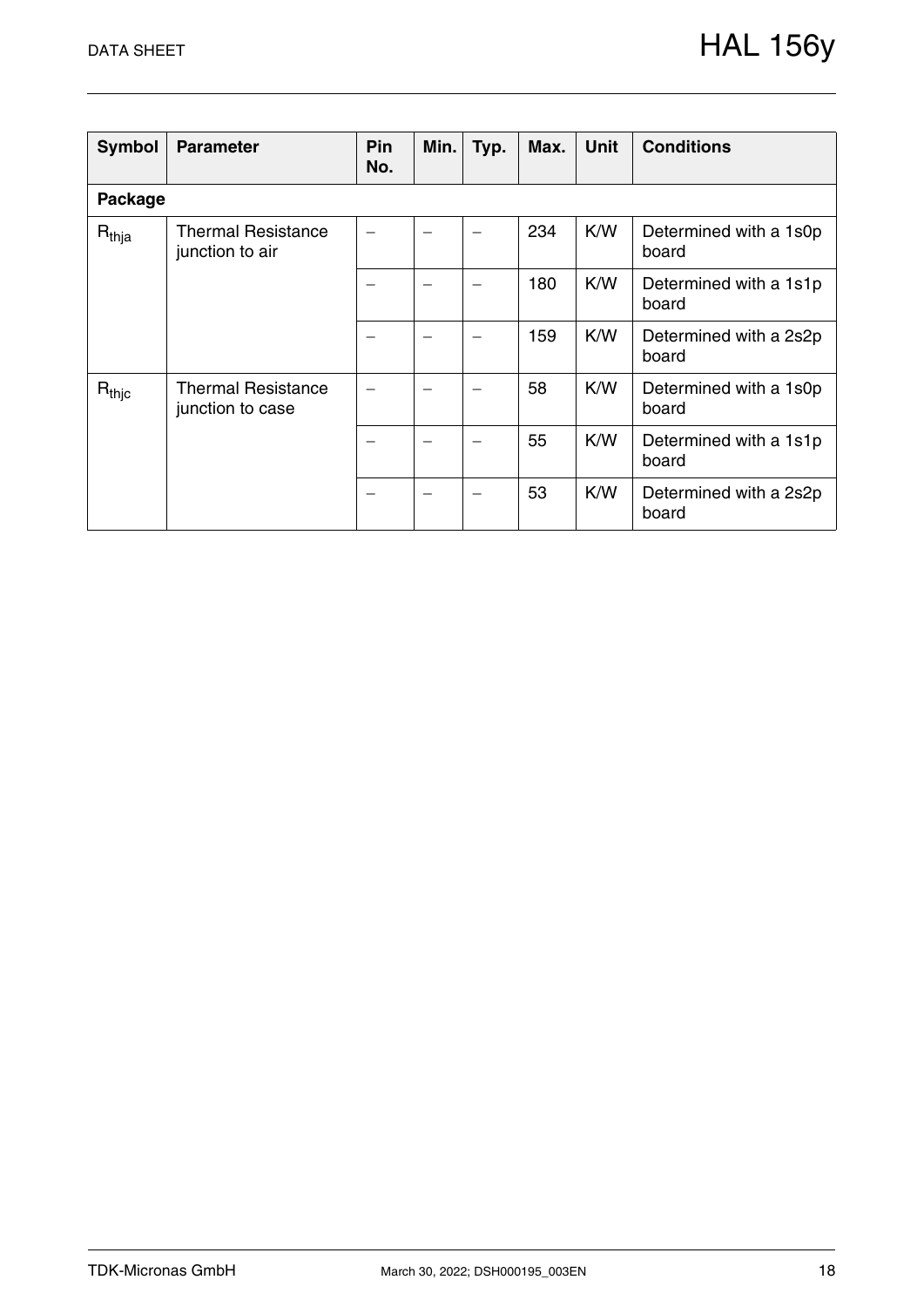## <span id="page-18-0"></span>**4.10. HAL 1561 Magnetic Characteristics**

The HAL 1561 Hall-latch provides high sensitivity [\(see Fig. 4–6 on page 19\).](#page-18-1)

The output turns to low current consumption  $(I_{\text{SUPIO}})$  with the magnetic north pole on the top side of the package and turns to high current consumption  $(I_{\text{SI}},I_{\text{Phi}})$  with the magnetic south pole on the top side. The output does not change if the magnetic field is removed. For changing the output state, the opposite magnetic field polarity must be applied.

For correct functioning in the application, the sensor requires both magnetic polarities (north and south) on the top side of the package.

## **Magnetic Features:**

- switching type: latching
- high sensitivity
- typical  $B_{ON}$ : 4.0 mT at room temperature
- typical  $B_{\text{OFF}}$ : –4.0 mT at room temperature
- operates with static magnetic fields and dynamic magnetic fields up to 12 kHz
- typical temperature coefficient of magnetic switching points is 0 ppm/K

## **Applications**

The HAL 1561 is the optimal sensor for applications with alternating magnetic fields, such as:

- seat position detection
- break-by-wire
- electric sunroof
- window lifter
- motor commutation



<span id="page-18-1"></span>**Fig. 4–6:** Definition of magnetic switching points for the HAL 1561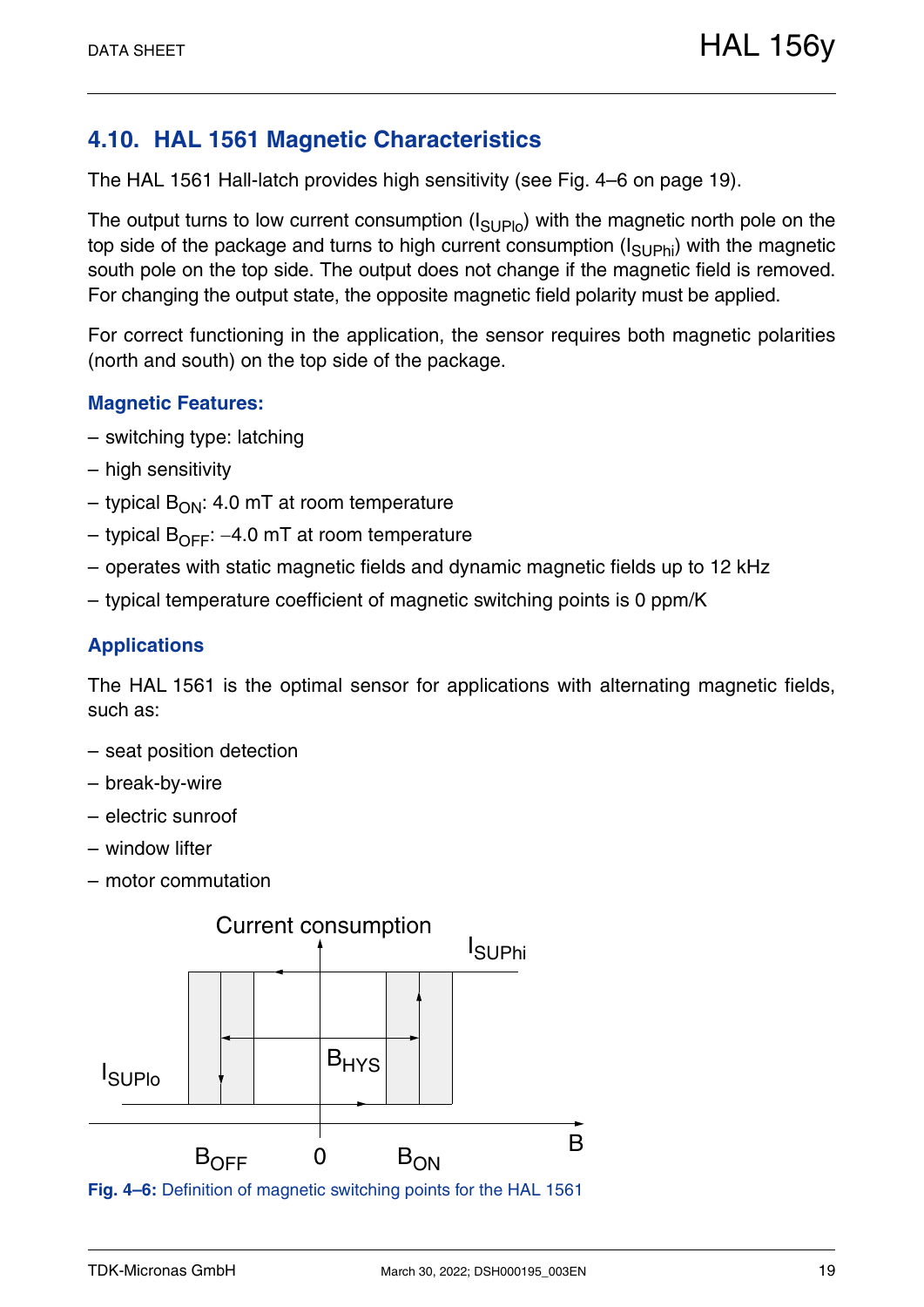## **Magnetic Characteristics**

at  $T_J = -40$  °C to 170 °C,  $V_{SUP} = 3.0$  V to 24.0 V, Typical Characteristics for  $V_{\text{SUP}} = 12.0 \text{ V}$ 

Magnetic flux density values of switching points: Positive flux density values refer to the magnetic south pole at the top side of the package.

| <b>Parameter</b> | On point $B_{ON}$ |      |      | Off point $B_{\text{OFF}}$ |        |        | <b>Hysteresis B<sub>HYS</sub></b> | <b>Unit</b> |      |    |
|------------------|-------------------|------|------|----------------------------|--------|--------|-----------------------------------|-------------|------|----|
| TJ.              | Min.              | Typ. | Max. | Min.                       | Typ.   | Max.   | Min.                              | Typ.        | Max. |    |
| $-40 °C$         | 2.0               | 4.0  | 7.0  | $-7.0$                     | $-4.0$ | $-2.0$ | —                                 | 8.0         | -    | mT |
| 25 °C            | 2.0               | 4.0  | 7.0  | $-7.0$                     | $-4.0$ | $-2.0$ | —                                 | 8.0         | —    | mT |
| 170 °C           | 2.0               | 4.0  | 7.0  | $-7.0$                     | $-4.0$ | $-2.0$ | —                                 | 8.0         | –    | mT |

The hysteresis is the difference between the switching points  $B_{HYS} = |B_{ON} - B_{OFF}|$ 

**Note** Regarding switching points, temperature coefficients, and B-field switching frequency, customized derivatives via mask option are possible. For more information contact TDK-Micronas.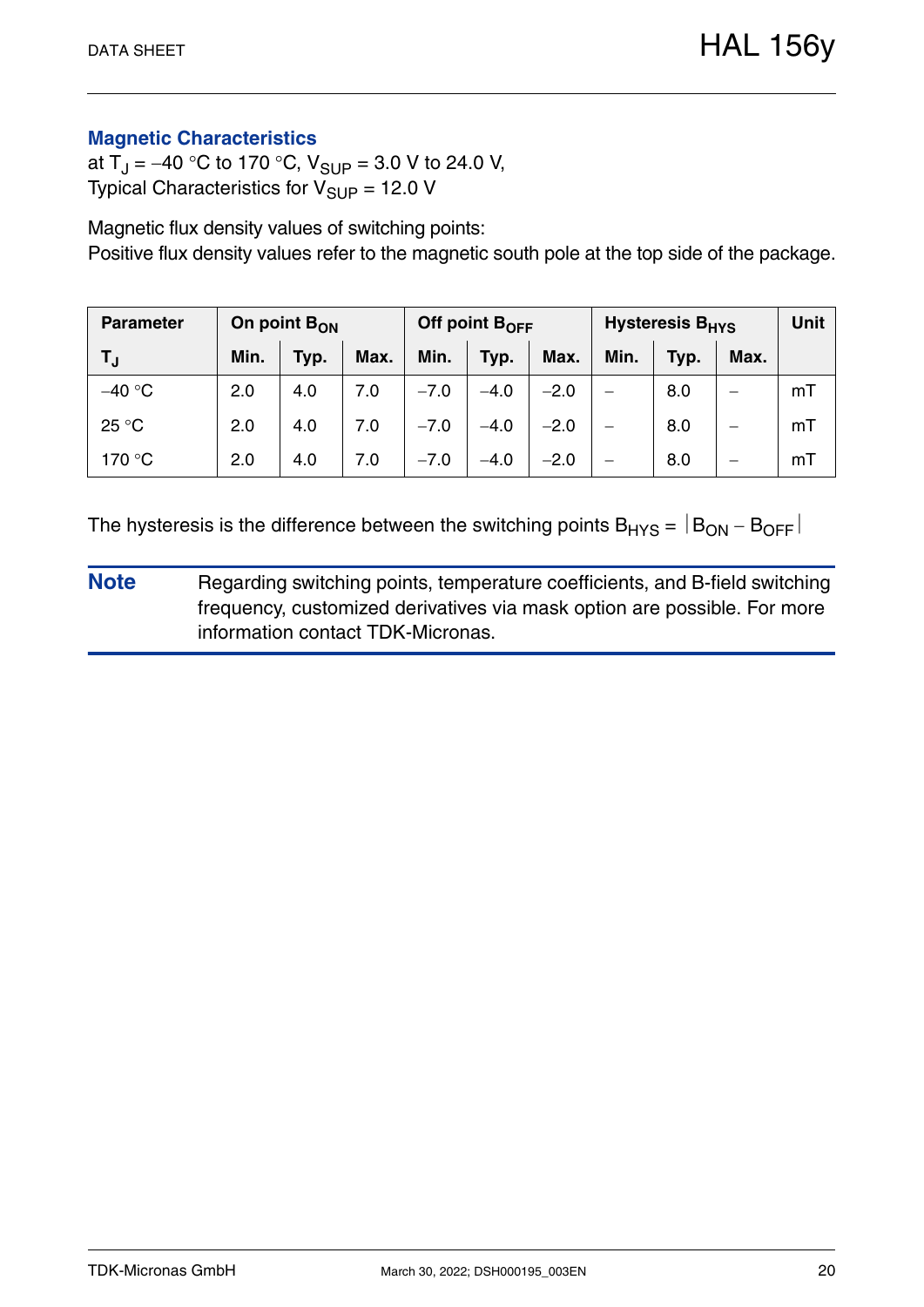## <span id="page-20-0"></span>**4.11.HAL 1562 Magnetic Characteristics**

The HAL 1562 Hall-latch provides medium sensitivity [\(see Fig. 4–7 on page 21\).](#page-20-1)

The output turns to low current consumption  $(I_{\text{SUPIO}})$  with the magnetic north pole on the top side of the package and turns to high current consumption  $(I_{\text{SIPhi}})$  with the magnetic south pole on the top side. The output does not change if the magnetic field is removed. For changing the output state, the opposite magnetic field polarity must be applied.

For correct functioning in the application, the sensor requires both magnetic polarities (north and south) on the top side of the package.

#### **Magnetic Features:**

- switching type: latching
- medium sensitivity
- typical  $B_{ON}$ : 12.0 mT at room temperature
- typical  $B_{OFF}$ : -12.0 mT at room temperature
- operates with static magnetic fields and dynamic magnetic fields up to 12 kHz
- typical temperature coefficient of magnetic switching points is 0 ppm/K

## **Applications**

The HAL 1562 is the optimal sensor for applications with alternating magnetic fields, such as:

- seat position detection
- break-by-wire
- electric sunroof
- window lifter



<span id="page-20-1"></span>**Fig. 4–7:** Definition of magnetic switching points for the HAL 1562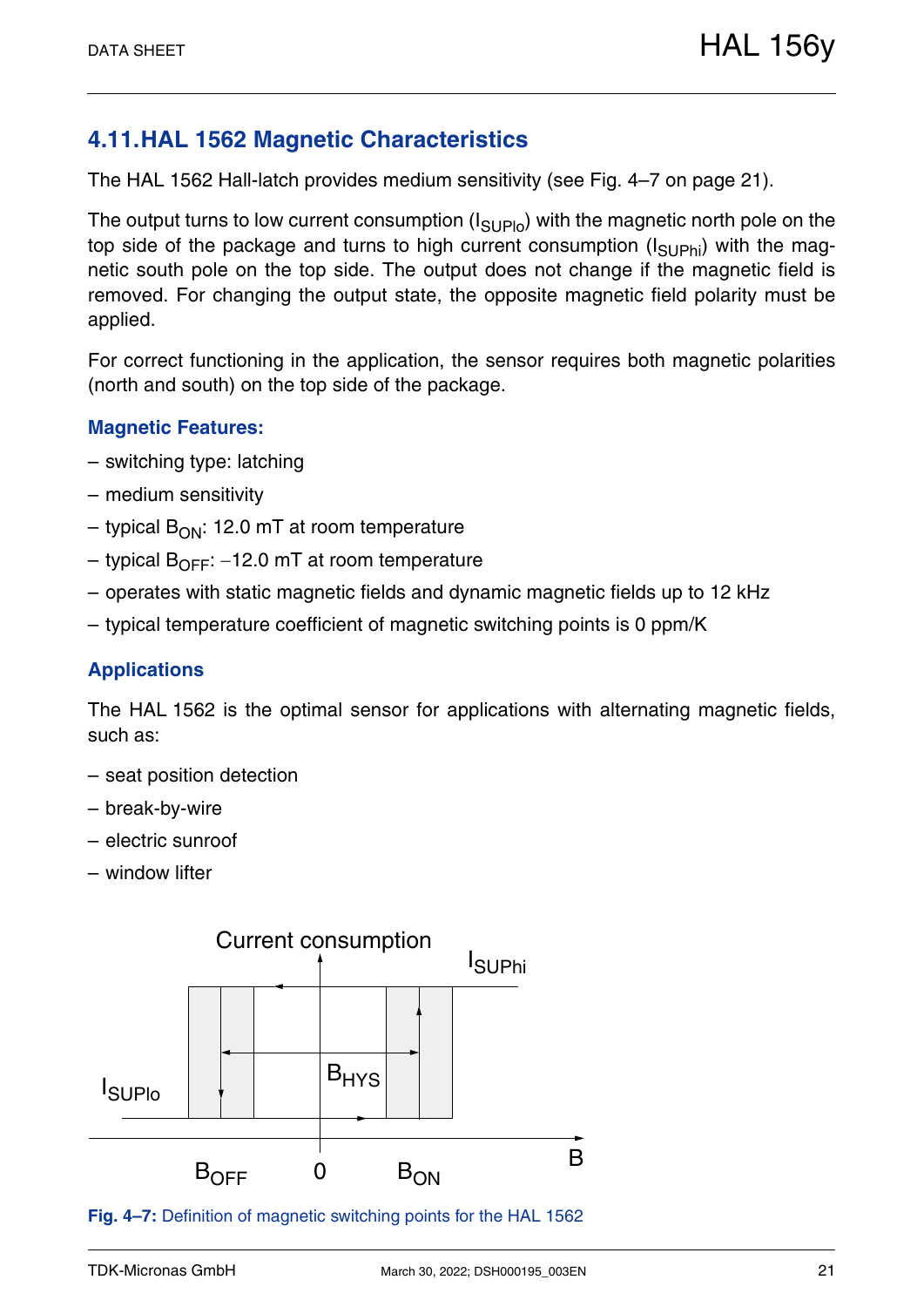## **Magnetic Characteristics**

at  $T_J = -40$  °C to 170 °C,  $V_{SUP} = 3.0$  V to 24.0 V, Typical Characteristics for  $V_{\text{SUP}} = 12.0 \text{ V}$ 

Magnetic flux density values of switching points: Positive flux density values refer to the magnetic south pole at the top side of the package.

| <b>Parameter</b> | On point $B_{ON}$ |      |      |         | Off point B <sub>OFF</sub> |        | <b>Hysteresis B<sub>HYS</sub></b> | Unit |      |    |
|------------------|-------------------|------|------|---------|----------------------------|--------|-----------------------------------|------|------|----|
| TJ.              | Min.              | Typ. | Max. | Min.    | Typ.                       | Max.   | Min.                              | Typ. | Max. |    |
| $-40 °C$         | 7.0               | 12.0 | 17.0 | $-17.0$ | $-12.0$                    | $-7.0$ |                                   | 24.0 |      | mT |
| 25 °C            | 7.0               | 12.0 | 17.0 | $-17.0$ | $-12.0$                    | $-7.0$ |                                   | 24.0 |      | mT |
| 170 °C           | 7.0               | 12.0 | 17.0 | $-17.0$ | $-12.0$                    | $-7.0$ | $\overline{\phantom{0}}$          | 24.0 |      | mT |

The hysteresis is the difference between the switching points  $B_{HYS} = |B_{ON} - B_{OFF}|$ 

**Note** Regarding switching points, temperature coefficients, and B-field switching frequency, customized derivatives via mask option are possible. For more information contact TDK-Micronas.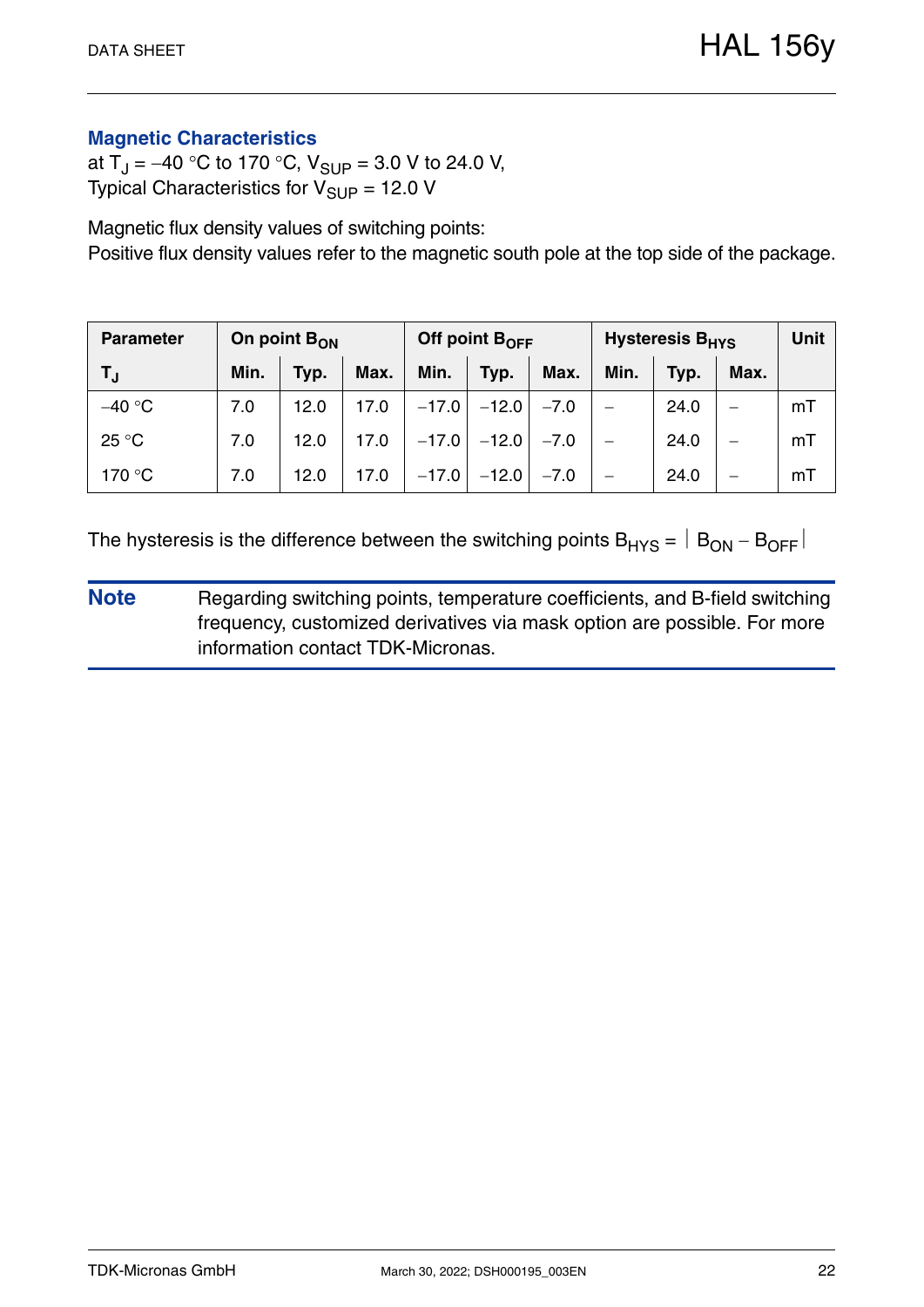## <span id="page-22-0"></span>**4.12. HAL 1563 Magnetic Characteristics**

The unipolar inverted HAL 1563 Hall-switch provides high sensitivity [\(see Fig. 4–8 on](#page-23-0) [page 24\)](#page-23-0).

The sensor turns to low current consumption  $(I_{SI,IPlo})$  with the magnetic south pole on the top side of the package and turns to high current consumption  $(I_{\text{SUPhi}})$  if the magnetic field is removed. It does not response to the magnetic north pole on the top side of the package.

For correct functioning in the application, the sensor requires only the magnetic south pole on the top side of the package.

#### **Magnetic Features:**

- switching type: unipolar inverted
- high sensitivity
- typical  $B_{ON}$ : 7.6 mT at room temperature
- typical  $B_{\text{OFF}}$ : 9.4 mT at room temperature
- operates with static magnetic fields and dynamic magnetic fields up to 12 kHz
- typical temperature coefficient of magnetic switching points is 0 ppm/K

## **Applications**

The HAL 1563 is the optimal sensor for all applications with one magnetic polarity and weak magnetic amplitude at the sensor position where an inverted output signal is required, such as:

- applications with large air gap or weak magnets
- brake pedal position detection (brake light switch)
- seat belt presents detection
- seat position detection,
- break fluid level switch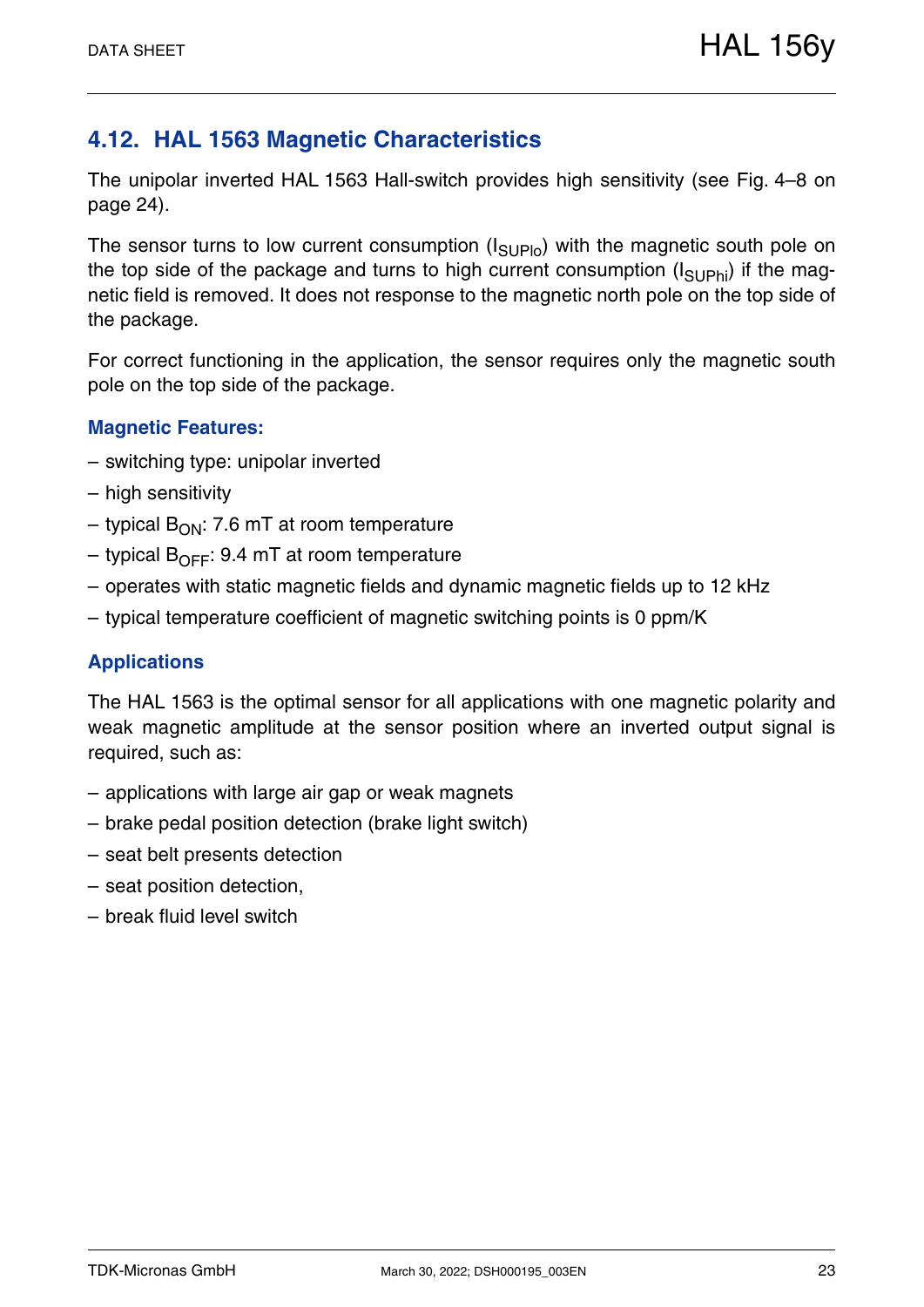

<span id="page-23-0"></span>

#### **Magnetic Characteristics**

at  $T_{\rm J} = -40$  °C to 170 °C,  $V_{\rm SLIP} = 3.0$  V to 24.0 V, Typical Characteristics for  $V_{SUP}$  = 12.0 V

Magnetic flux density values of switching points: Positive flux density values refer to the magnetic south pole at the top side of the package.

| <b>Parameter</b> | On point B <sub>ON</sub> |      |      |      | Off point $B_{OFF}$ |      | <b>Hysteresis B<sub>HYS</sub></b> | Unit |      |    |
|------------------|--------------------------|------|------|------|---------------------|------|-----------------------------------|------|------|----|
| TJ               | Min.                     | Typ. | Max. | Min. | Typ.                | Max. | Min.                              | Typ. | Max. |    |
| $-40 °C$         | 5.5                      | 7.6  | 10.5 | 7.0  | 9.4                 | 12.0 | —                                 | 1.8  | —    | mT |
| 25 °C            | 5.8                      | 7.6  | 10.0 | 7.0  | 9.4                 | 11.5 | —                                 | 1.8  | —    | mT |
| 170 °C           | 5.5                      | 7.6  | 10.5 | 7.0  | 9.4                 | 12.0 | —                                 | 1.8  | —    | mT |

The hysteresis is the difference between the switching points  $B_{HYS} = |B_{ON} - B_{OFF}|$ 

**Note** Regarding switching points, temperature coefficients, and B-field switching frequency, customized derivatives via mask option are possible. For more information contact TDK-Micronas.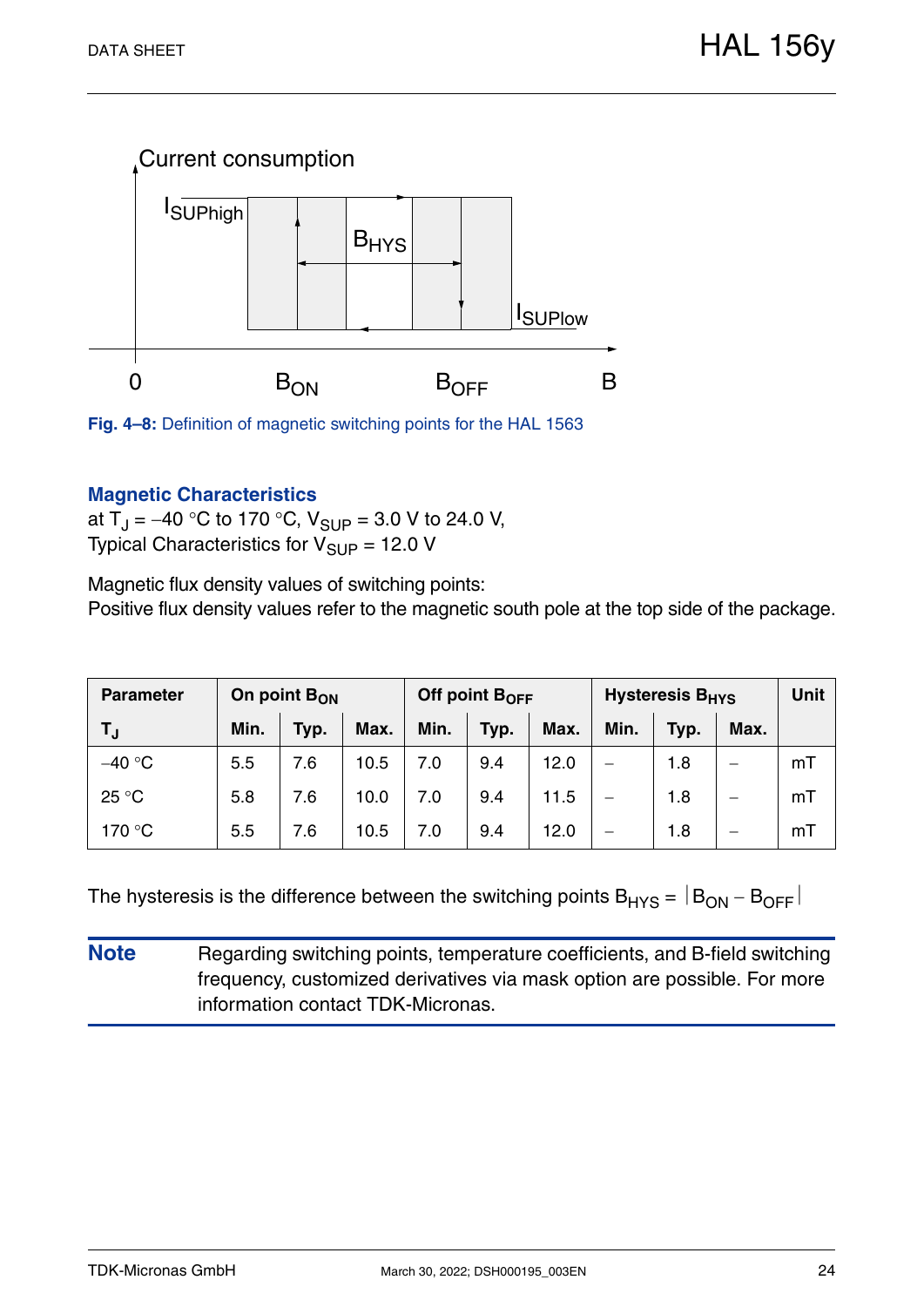## <span id="page-24-0"></span>**4.13. HAL 1564 Magnetic Characteristics**

The unipolar inverted HAL 1564 Hall-switch provides high sensitivity [\(see Fig. 4–9 on](#page-25-0) [page 26\)](#page-25-0).

The sensor turns to low current consumption  $(I_{SI,IPlo})$  with the magnetic south pole on the top side of the package and turns to high current consumption  $(I_{\text{SUPhi}})$  if the magnetic field is removed. It does not response to the magnetic north pole on the top side of the package.

For correct functioning in the application, the sensor requires only the magnetic south pole on the top side of the package.

#### **Magnetic Features:**

- switching type: unipolar inverted
- high sensitivity
- typical  $B_{ON}$ : 4.1 mT at room temperature
- typical  $B_{\text{OFF}}$ : 6.0 mT at room temperature
- operates with static magnetic fields and dynamic magnetic fields up to 12 kHz
- typical temperature coefficient of magnetic switching points is  $-1000$  ppm/K

## **Applications**

The HAL 1564 is the optimal sensor for all applications with one magnetic polarity and weak magnetic amplitude at the sensor position where an inverted output signal is required, such as:

- applications with large air gap or weak magnets
- brake pedal position detection (brake light switch)
- seat belt presents detection
- seat position detection
- break fluid level switch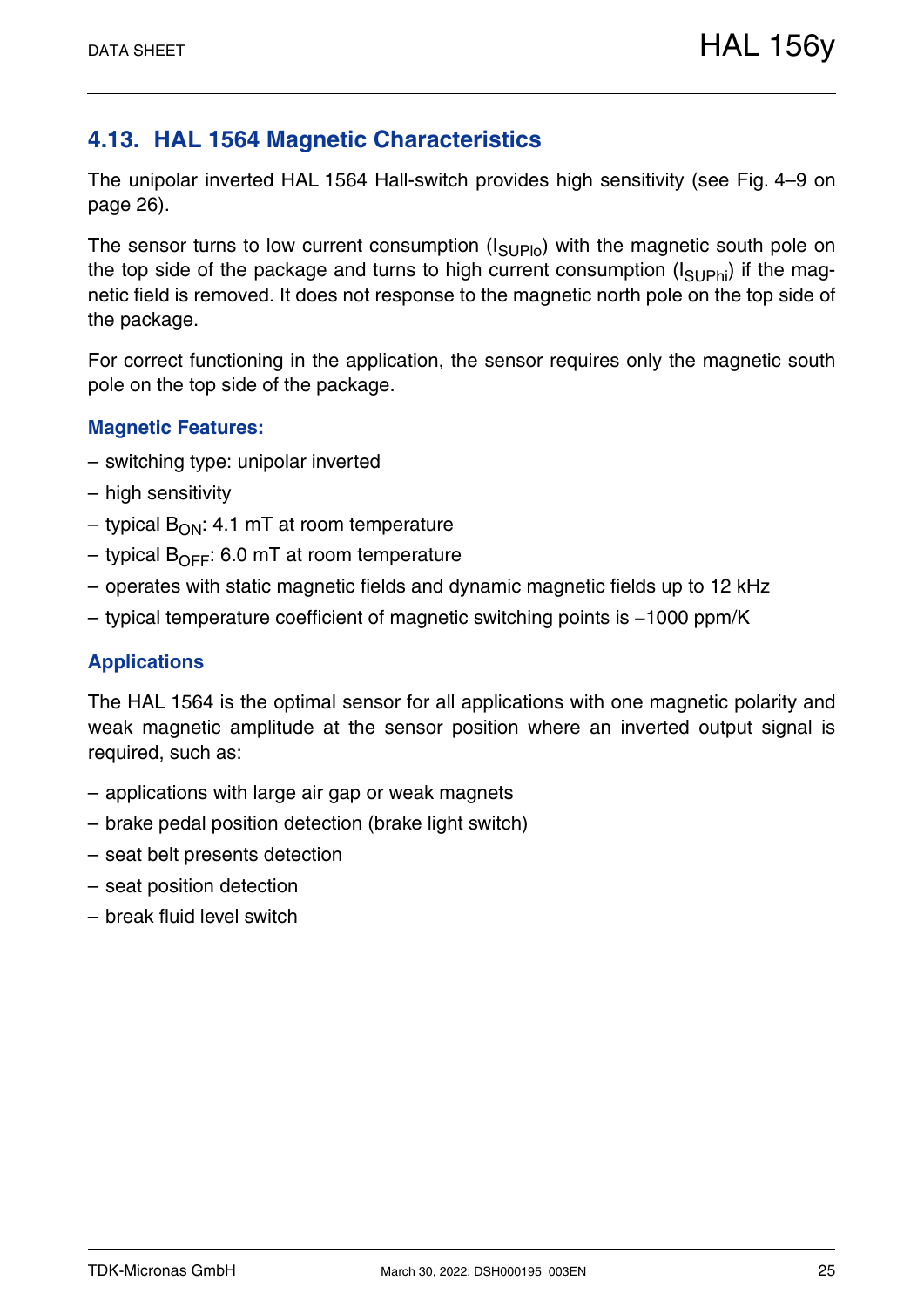

<span id="page-25-0"></span>

## **Magnetic Characteristics**

at  $T_J = -40$  °C to 170 °C,  $V_{SUP} = 3.0$  V to 24.0 V, Typical Characteristics for  $V_{\text{SUP}} = 12.0 \text{ V}$ 

Magnetic flux density values of switching points: Positive flux density values refer to the magnetic south pole at the top side of the package.

| <b>Parameter</b> | On point $B_{ON}$ |      |      | Off point $B_{OFF}$ |      |      | <b>Hysteresis B<sub>HYS</sub></b> | <b>Unit</b> |      |    |
|------------------|-------------------|------|------|---------------------|------|------|-----------------------------------|-------------|------|----|
| TJ               | Min.              | Typ. | Max. | Min.                | Typ. | Max. | Min.                              | Typ.        | Max. |    |
| $-40 °C$         | 3.2               | 4.5  | 6.7  | 5.0                 | 6.4  | 8.5  |                                   | 1.9         |      | mT |
| 25 °C            | 2.9               | 4.1  | 6.1  | 4.3                 | 6.0  | 7.7  |                                   | 1.9         |      | mT |
| 170 °C           | 2.4               | 4.0  | 6.4  | 3.7                 | 5.6  | 7.7  |                                   | 1.6         |      | mT |

The hysteresis is the difference between the switching points  $B_{HYS} = |B_{ON} - B_{OFF}|$ 

**Note** Regarding switching points, temperature coefficients, and B-field switching frequency, customized derivatives via mask option are possible. For more information contact TDK-Micronas.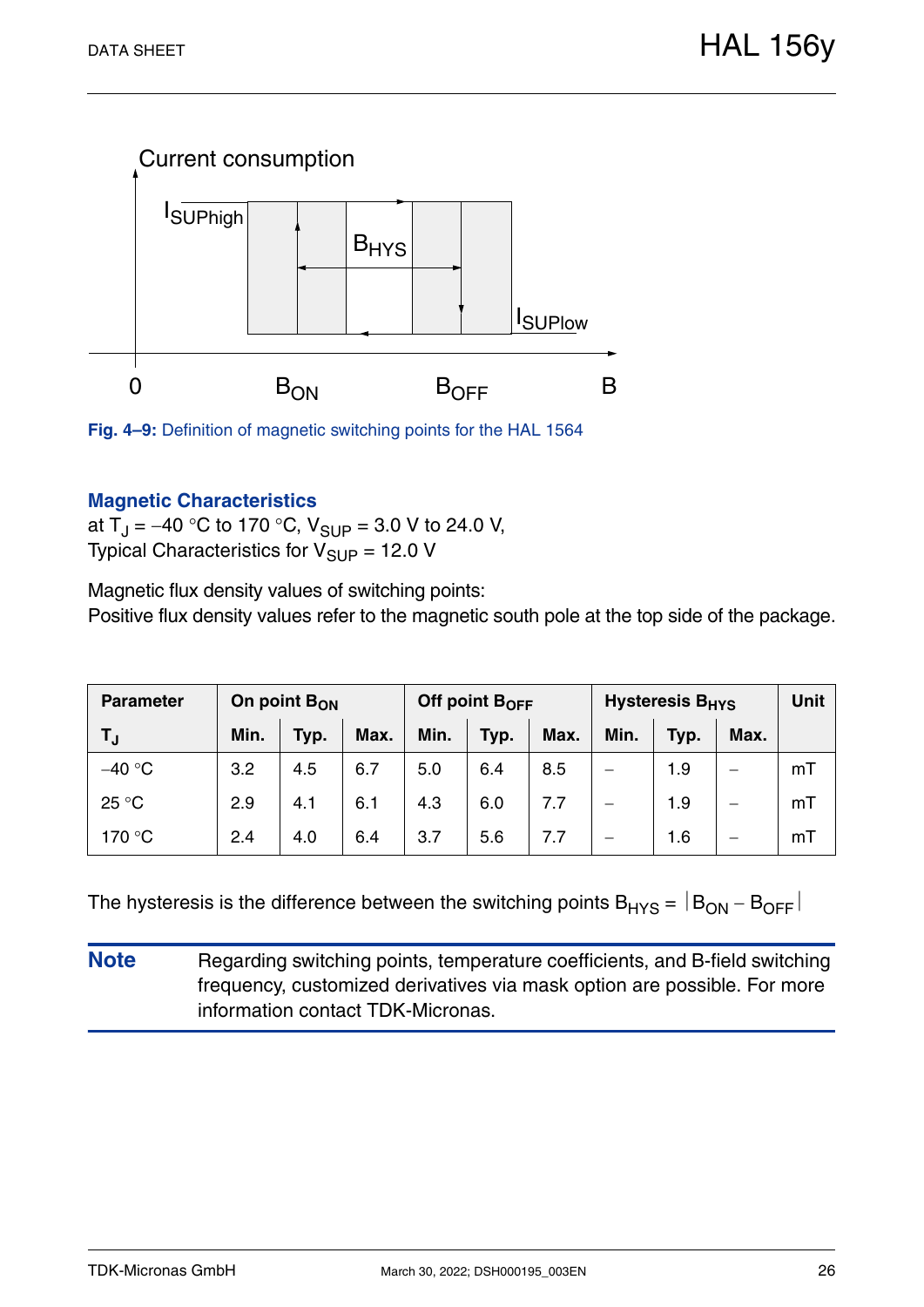## <span id="page-26-0"></span>**4.14. HAL 1565 Magnetic Characteristics**

The unipolar HAL 1565 is a high-sensitive unipolar switching sensor [\(see Fig. 4–10 on](#page-26-1) [page 27\)](#page-26-1).

The sensor turns to high current consumption  $(I_{\text{SUPhi}})$  with the magnetic south pole on the top side of the package and turns to low current consumption  $(I_{\text{SUPlo}})$  if the magnetic field is removed. It does not response to the magnetic north pole on the top side of the package.

For correct functioning in the application, the sensor requires only the magnetic south pole on the top side of the package.

## **Magnetic Features:**

- switching type: unipolar
- high sensitivity
- typical  $B_{ON}$ : 6.0 mT at room temperature
- typical  $B_{\text{OFF}}$ : 4.1 mT at room temperature
- operates with static magnetic fields and dynamic magnetic fields up to 12 kHz
- typical temperature coefficient of magnetic switching points is  $-1000$  ppm/K

## **Applications**

The HAL 1565 is the optimal sensor for all applications with one magnetic polarity and weak magnetic amplitude at the sensor position, such as:

- seat belt presents detection
- flow measurement
- door lock
- roof top open/close

## Current Consumption



<span id="page-26-1"></span>**Fig. 4–10:** Definition of magnetic switching points for the HAL 1565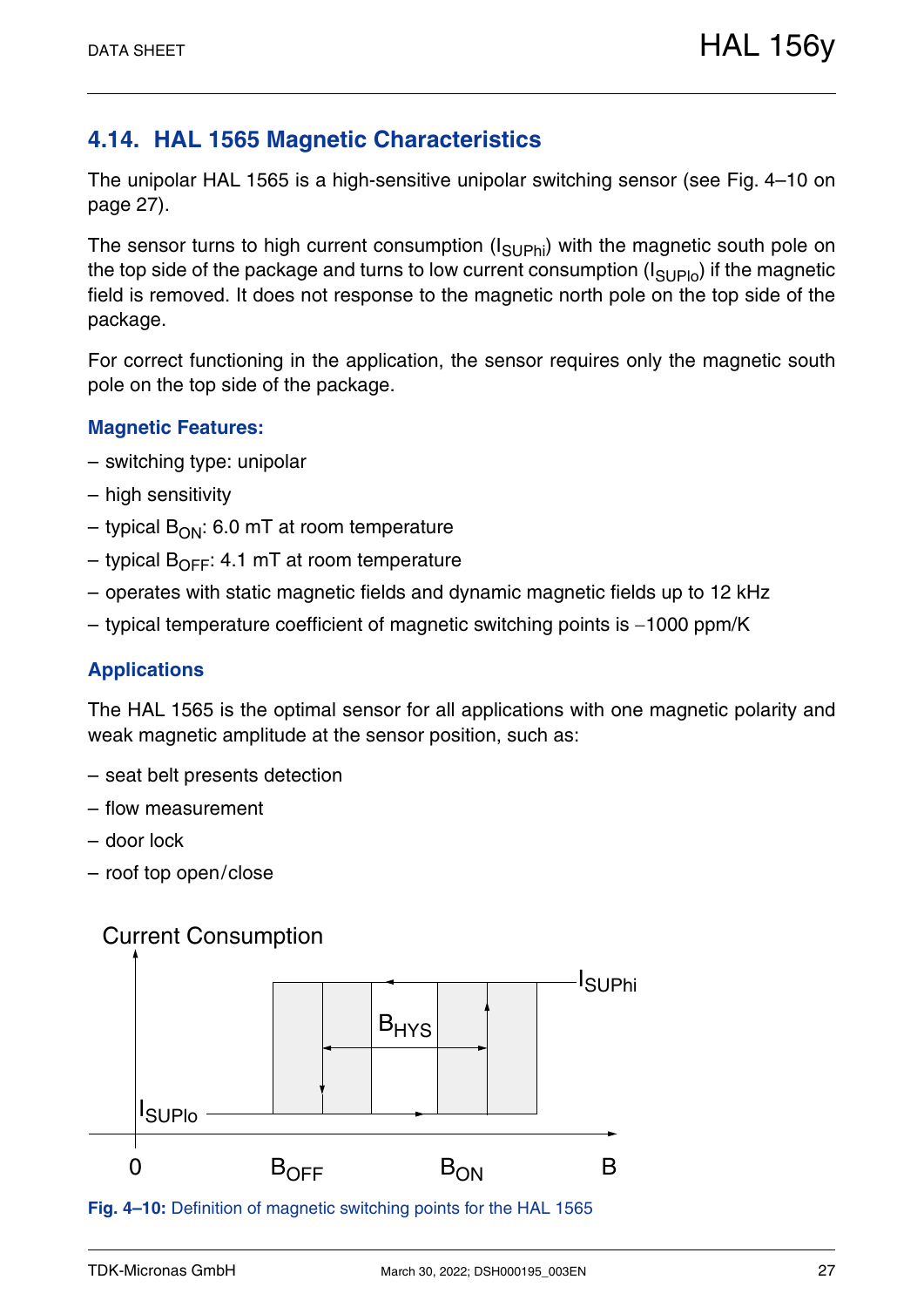## **Magnetic Characteristics**

at  $T_J = -40$  °C to 170 °C,  $V_{SUP} = 3.0$  V to 24.0 V, Typical Characteristics for  $V_{\text{SUP}} = 12.0 \text{ V}$ 

Magnetic flux density values of switching points: Positive flux density values refer to the magnetic south pole at the top side of the package.

| <b>Parameter</b> | On point $B_{ON}$ |      |      |      | Off point $B_{OFF}$ |      | <b>Hysteresis B<sub>HYS</sub></b> | <b>Unit</b> |      |    |
|------------------|-------------------|------|------|------|---------------------|------|-----------------------------------|-------------|------|----|
| TJ.              | Min.              | Typ. | Max. | Min. | Typ.                | Max. | Min.                              | Typ.        | Max. |    |
| $-40$ °C         | 5.0               | 6.4  | 8.5  | 3.2  | 4.5                 | 6.7  |                                   | 1.9         |      | mT |
| 25 °C            | 4.3               | 6.0  | 7.7  | 2.9  | 4.1                 | 6.1  |                                   | 1.9         |      | mT |
| 170 °C           | 3.7               | 5.6  | 7.7  | 2.4  | 4.0                 | 6.4  |                                   | 1.9         |      | mT |

The hysteresis is the difference between the switching points  $B_{HYS} = |B_{ON} - B_{OFF}|$ 

**Note** Regarding switching points, temperature coefficients, and B-field switching frequency, customized derivatives via mask option are possible. For more information contact TDK-Micronas.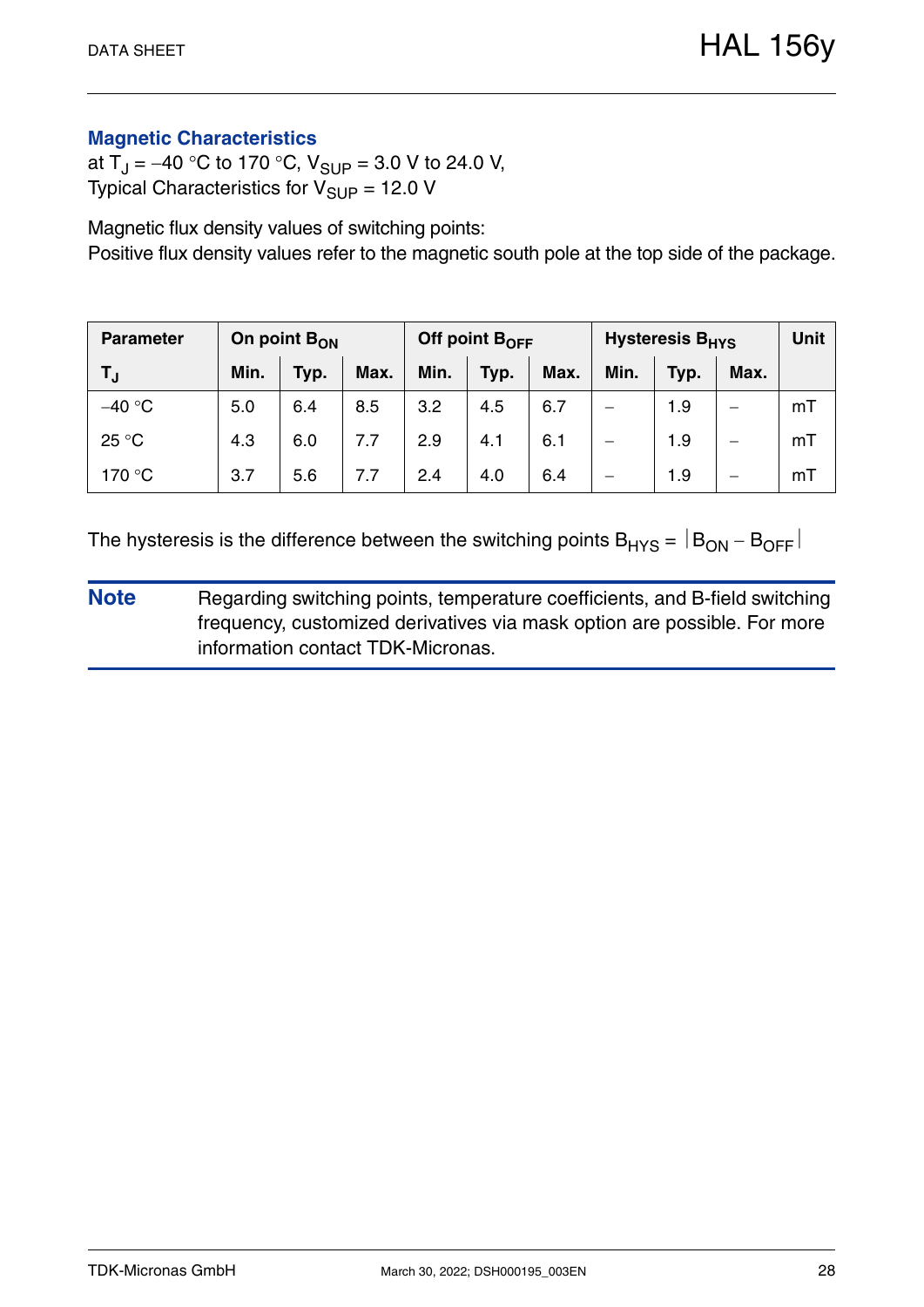## <span id="page-28-0"></span>**4.15. HAL 1566 Magnetic Characteristics**

The unipolar HAL 1566 is a high-sensitive unipolar switching sensor [\(see Fig. 4–11 on](#page-28-1) [page 29\)](#page-28-1).

The sensor turns to high current consumption  $(I_{\text{SUPhi}})$  with the magnetic south pole on the top side of the package and turns to low current consumption  $(I_{\text{SUPlo}})$  if the magnetic field is removed. It does not response to the magnetic north pole on the top side of the package.

For correct functioning in the application, the sensor requires only the magnetic south pole on the top side of the package.

## **Magnetic Features:**

- switching type: unipolar
- high sensitivity
- typical  $B_{ON}$ : 9.4 mT at room temperature
- typical  $B_{\text{OFF}}$ : 7.6 mT at room temperature
- operates with static magnetic fields and dynamic magnetic fields up to 12 kHz
- typical temperature coefficient of magnetic switching points is 0 ppm/K

## **Applications**

The HAL 1566 is the optimal sensor for all applications with one magnetic polarity and weak magnetic amplitude at the sensor position, such as:

- seat belt presents detection
- seat position
- electric sun roof
- gear shift lever

## Current Consumption



<span id="page-28-1"></span>**Fig. 4–11:** Definition of magnetic switching points for the HAL 1566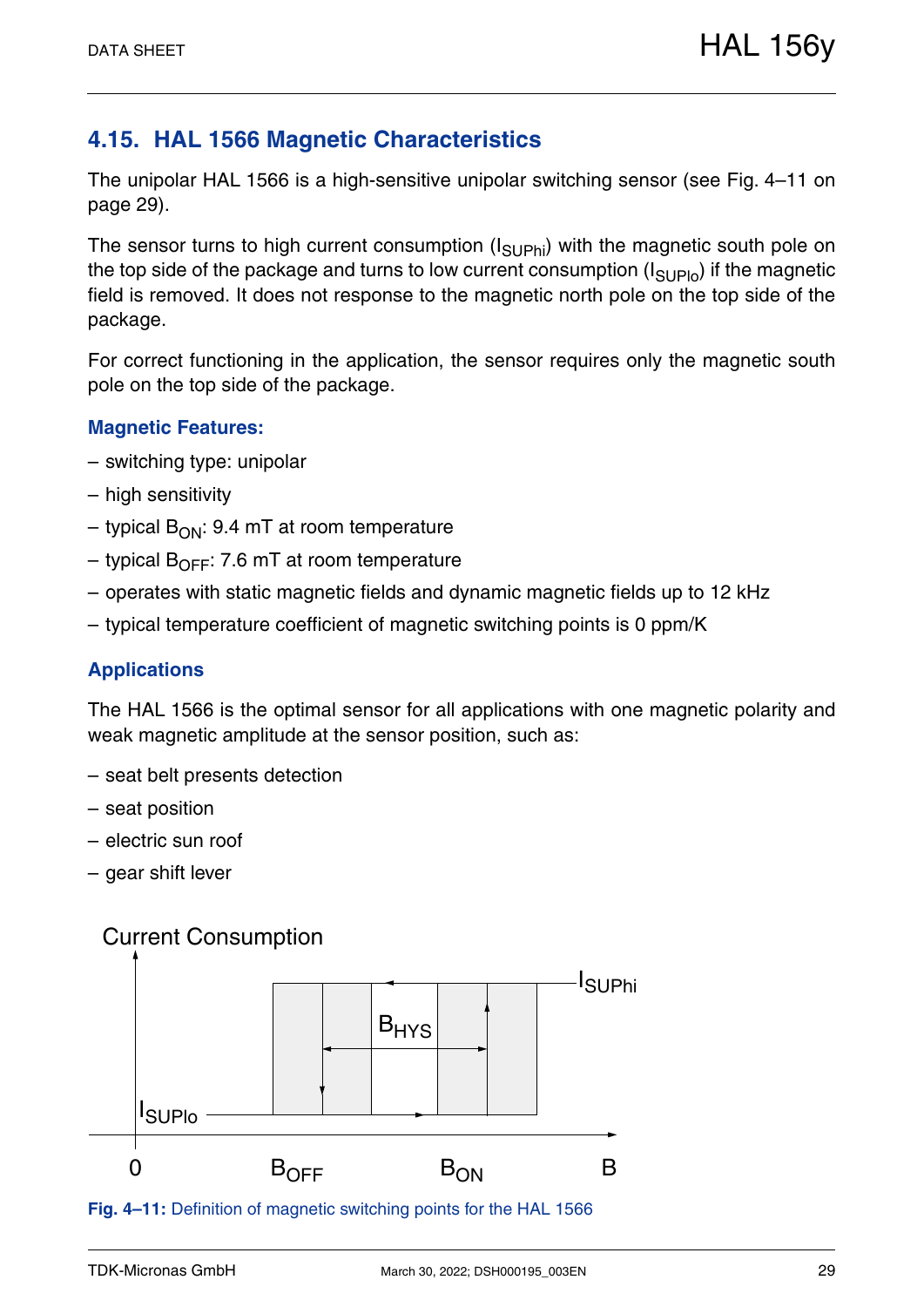## **Magnetic Characteristics**

at  $T_J = -40$  °C to 170 °C,  $V_{SUP} = 3.0$  V to 24.0 V, Typical Characteristics for  $V_{\text{SUP}} = 12.0 \text{ V}$ 

Magnetic flux density values of switching points: Positive flux density values refer to the magnetic south pole at the top side of the package.

| <b>Parameter</b> | On point B <sub>ON</sub> |      |      |      | Off point $B_{OFF}$ |      | <b>Hysteresis B<sub>HYS</sub></b> | Unit |                          |    |
|------------------|--------------------------|------|------|------|---------------------|------|-----------------------------------|------|--------------------------|----|
| T,               | Min.                     | Typ. | Max. | Min. | Typ.                | Max. | Min.                              | Typ. | Max.                     |    |
| $-40 °C$         | 7.0                      | 9.4  | 12.0 | 5.5  | 7.6                 | 10.5 | $\overline{\phantom{0}}$          | 1.8  | –                        | mT |
| 25 °C            | 7.3                      | 9.4  | 11.5 | 5.8  | 7.6                 | 10.0 | $\qquad \qquad$                   | 1.8  | $\overline{\phantom{0}}$ | mT |
| 170 °C           | 7.0                      | 9.4  | 12.0 | 5.5  | 7.6                 | 10.5 |                                   | 1.8  |                          | mT |

The hysteresis is the difference between the switching points  $B_{HYS} = |B_{ON} - B_{OFF}|$ 

**Note** Regarding switching points, temperature coefficients, and B-field switching frequency, customized derivatives via mask option are possible. For more information contact TDK-Micronas.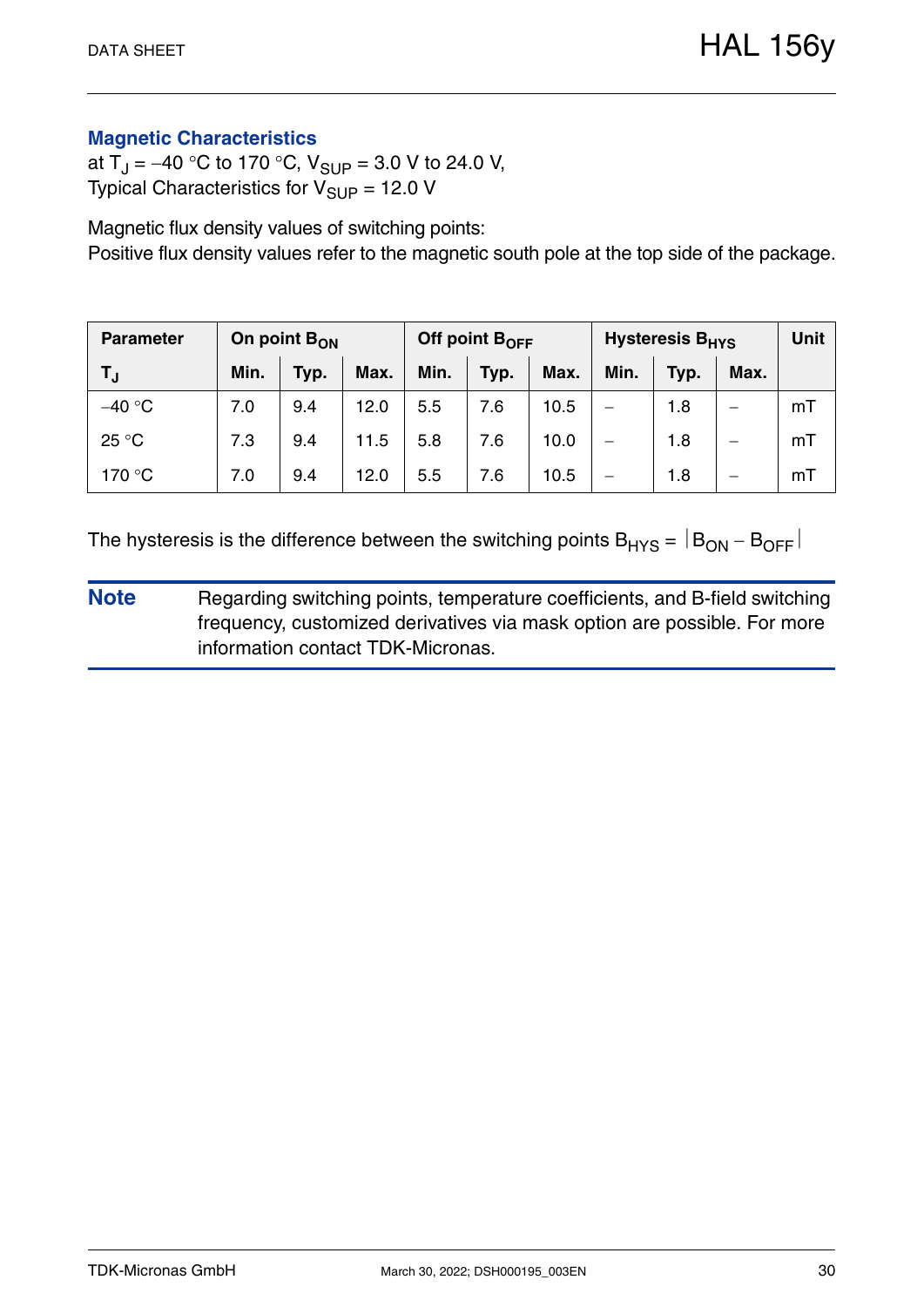# <span id="page-30-0"></span>**5. Application Notes**

## <span id="page-30-1"></span>**5.1. Application Circuits**

For applications with disturbances on the supply line or radiated disturbances, a series resistor  $R_V$  and a capacitor  $C_P$  both placed close to the sensor are recommended [\(see](#page-30-2) [Fig. 5–1\).](#page-30-2) In this case, the maximum  $R_L$  can be calculated as:

$$
R_{Lmax} = \frac{V_{BATTmin} - V_{SUPmin}}{I_{SUPhimax}} - R_V
$$

For example:  $R_V = 100 \Omega$  and  $C_P = 47 \text{ nF}$ 



<span id="page-30-2"></span>**Fig. 5–1:** Example application circuit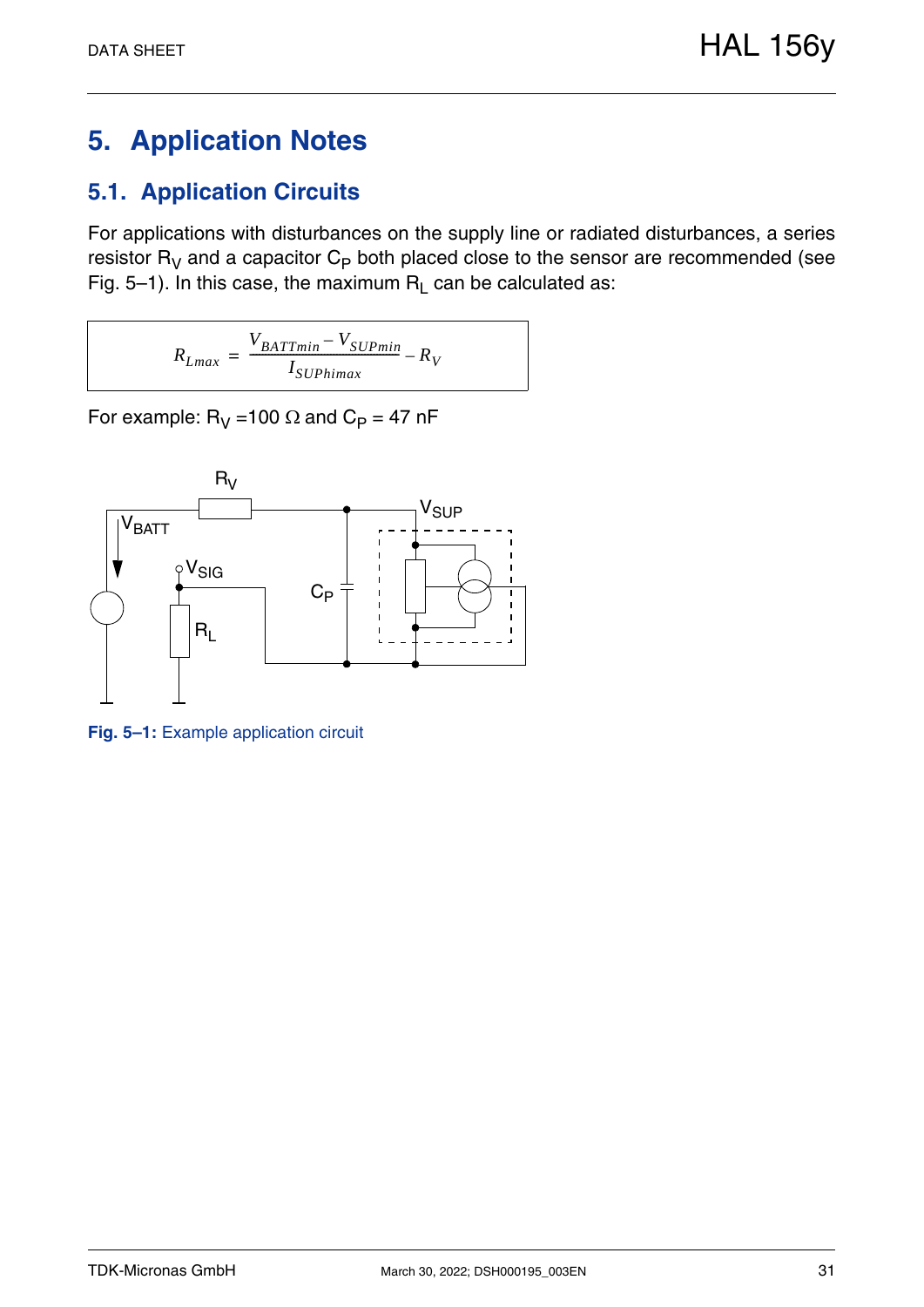## <span id="page-31-0"></span>**5.1.1. ESD System Level Application Circuit (ISO10605-2008)**

For an ESD system level application circuit according to ISO10605-2008 a 100 nF capacitor at VSUP is necessary.



<span id="page-31-1"></span> $1)$  required for 40 V load dump capability

**Fig. 5–2:** Application circuit with external resistor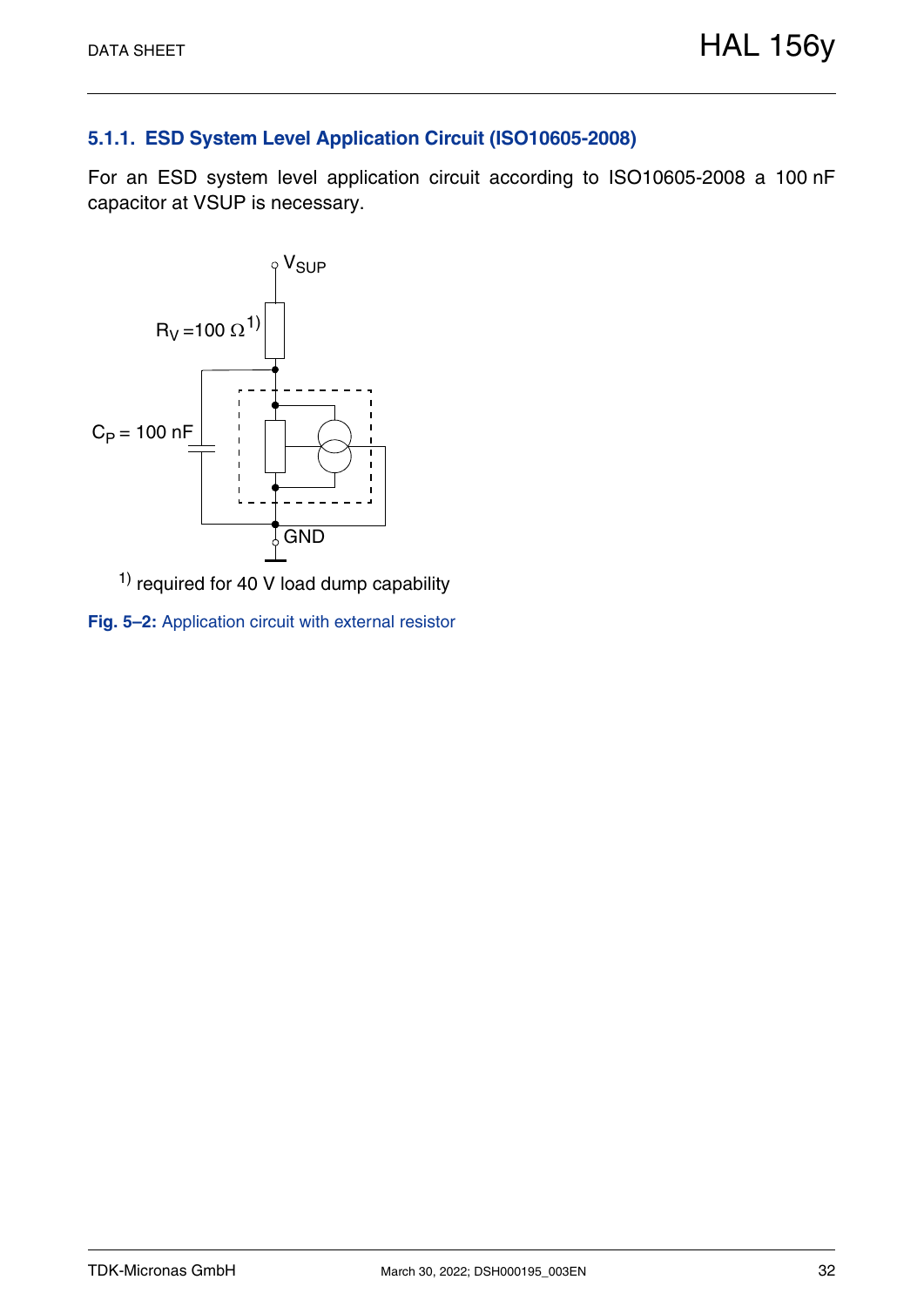## <span id="page-32-1"></span><span id="page-32-0"></span>**5.2. Ambient Temperature**

Due to the internal power dissipation, the temperature on the silicon chip (junction temperature  $T_{J}$ ) is higher than the temperature outside the package (ambient temperature  $T_{A}$ ).

 $T_I = T_A + \Delta T$ 

Under static conditions and continuous operation, the following equation applies:

$$
\Delta T = \left[\left(I_{SUPhi} \times \frac{t_{high}}{t_{period}}\right) + \left(I_{SUPlo} \times \frac{t_{low}}{t_{period}}\right)\right] \times V_{SUP} \times R_{thja}
$$

For all sensors, the junction temperature range  $T_{\text{J}}$  is specified. The maximum ambient temperature  $T_{Amax}$  can be calculated as:

$$
T_{Amax} = T_{Jmax} - \Delta T
$$

For typical values, use the typical parameters. For worst case calculation, use the max. parameters according to the application conditions.

Example calculation for  $\Delta T$  with  $I_{\text{SUPhi}}=17 \text{ mA}$  ( $t_{\text{high}}=20\%$ ),  $I_{\text{SUPlo}}=7 \text{ mA}$  ( $t_{\text{low}}=80\%$ ),  $V_{\text{SUP}} = 5 V$ , R<sub>th</sub>=300 K/W

 $\Delta T$ =  $[(0.017 \text{ A} \times 0.2) + (0.007 \text{ A} \times 0.8)] \times 5 \text{ V} \times 300 \text{ K/W}$ = 13.5 K

$$
T_{Amax} = 170 \,^{\circ}\text{C} - 13.5 \,^{\circ}\text{C} = 156.5 \,^{\circ}\text{C}
$$

For 2-wire devices self-heating can be critical due to the range of  $I_{\text{SUPhi}}$ . The junction temperature can be reduced with pulsed supply voltage. For supply times  $(t_{on})$  of e.g. 120  $\mu$ s, the following equation can be used:

$$
\Delta T = I_{SUPhi} \times V_{SUP} \times R_{thja} \times \frac{t_{on}}{t_{off} + t_{on}}
$$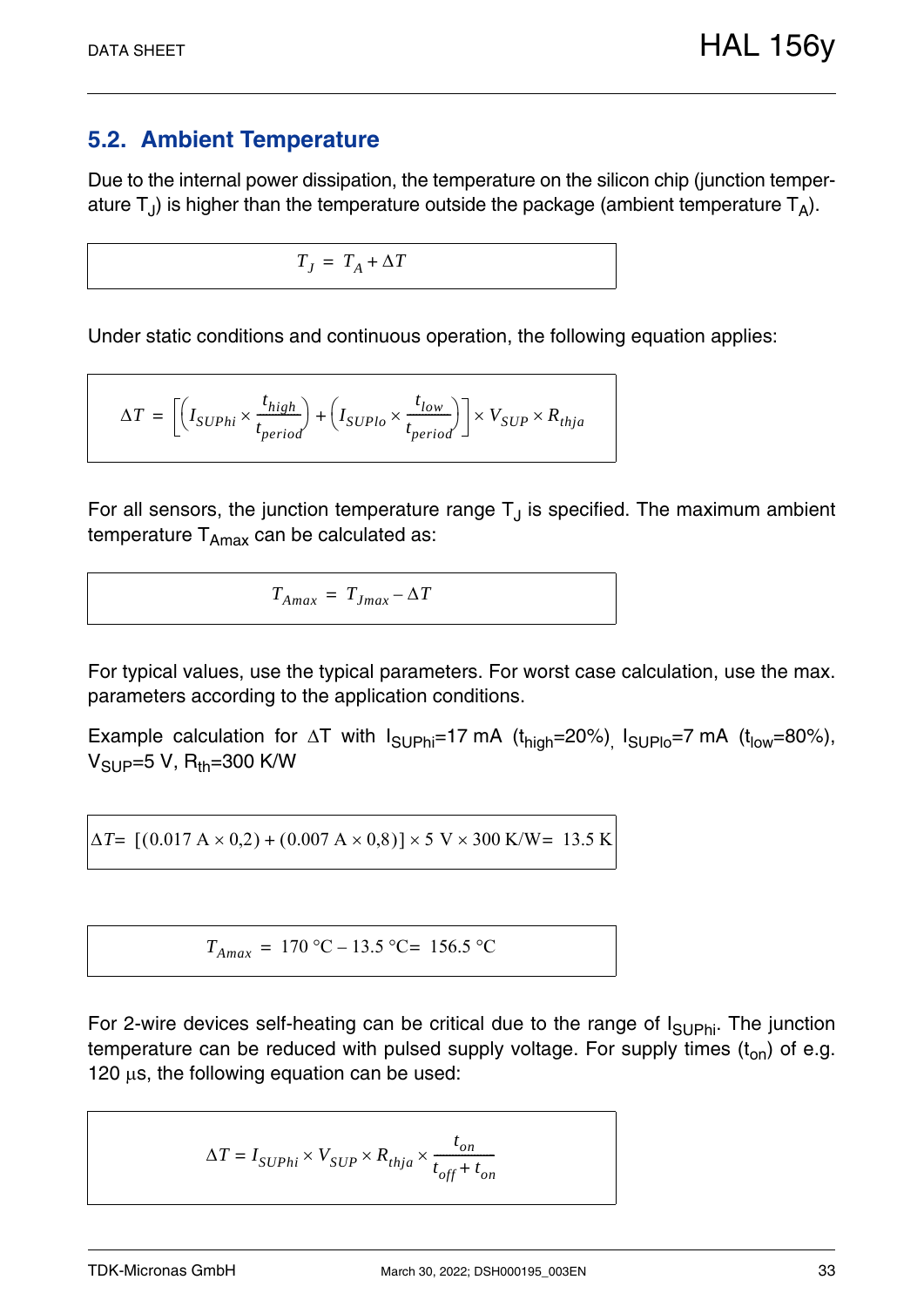## <span id="page-33-0"></span>**5.3. Start-Up Behavior**

For supply voltages below the undervoltage threshold  $V_{UV}$ , the current consumption is undefined. After exceeding  $V_{UV}$ , the sensor has an enable time  $(t_{en})$ . During the enable time, the current consumption is defined as error current  $(I_{SIIP})$ .

After  $t_{en}$ , the current consumption will be  $I_{\text{SUPhi}}$  if the applied magnetic field B is above  $B_{ON}$ . The current consumption will be  $I_{SUPIO}$  if B is below  $B_{OFF}$ . In case of sensors with an inverted switching behavior, the current consumption will be  $I_{\text{SUPlow}}$  if B > B<sub>OFF</sub> and  $I_{\text{SUPhi}}$ if  $B < B_{ON}$ .

After  $t_{en}$  and magnetic fields between  $B_{OFF}$  and  $B_{ON}$ , the current consumption of the HAL 156y sensor will be either  $I_{\text{SUPhi}}$  or  $I_{\text{SUPlo}}$ . Any transition of magnetic switching points above  $B_{ON}$ , respectively, below  $B_{OFF}$  will change the corresponding current consumption.

## <span id="page-33-1"></span>**5.4. EMC and ESD**

For applications with disturbances on the supply line or radiated disturbances, a series resistor and a capacitor are recommended. The series resistor and the capacitor should be placed as closely as possible to the HAL sensor.

Special application arrangements were evaluated to pass EMC tests according to different standards, such as ISO 7637, ISO 16750, IEC 61967, ISO 11452 and ISO 62132.